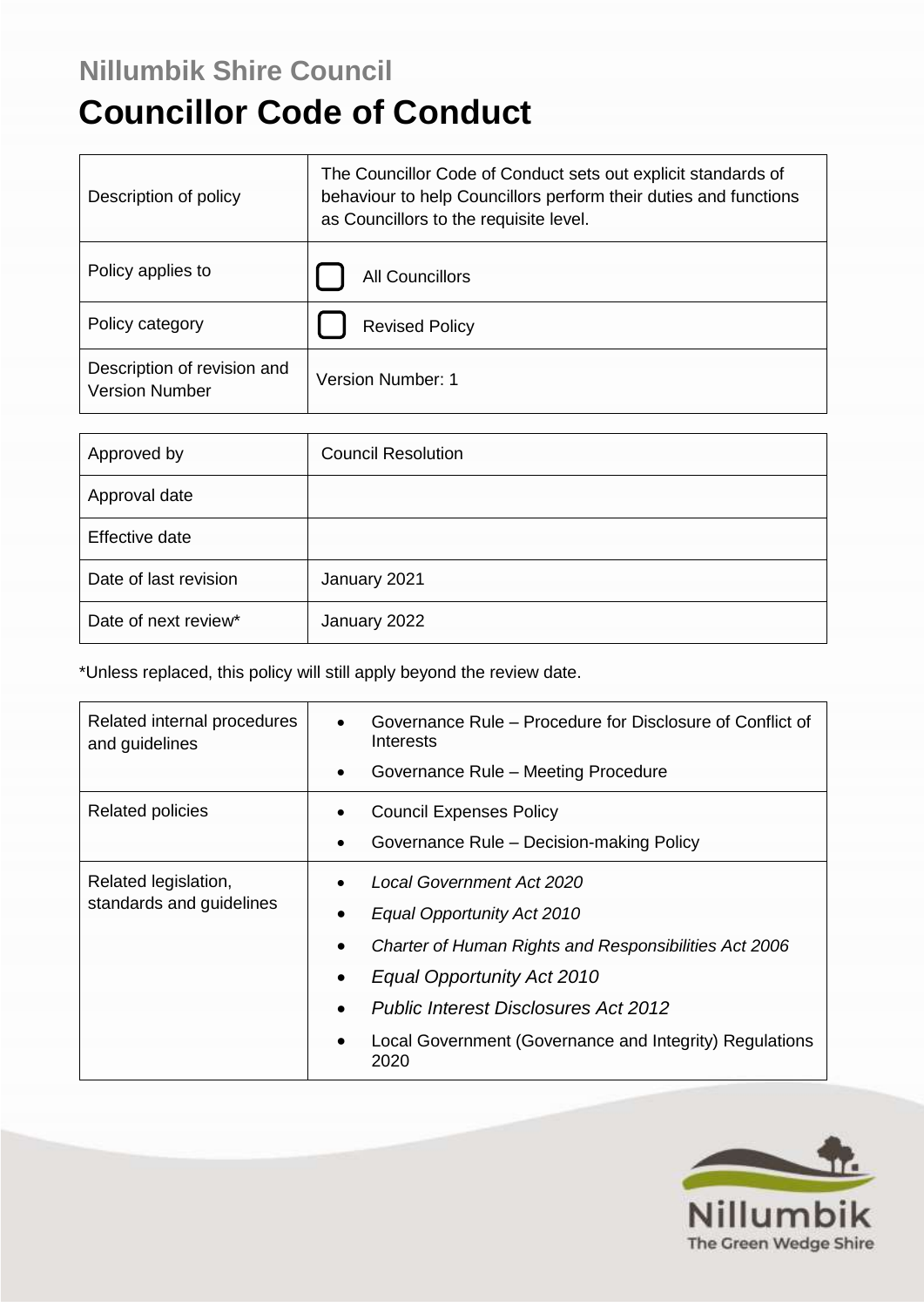# **SECTION 1: BACKGROUND**

#### **1. Overview**

In accordance with the *Local Government Act 2020* (the Act), Council's role is to provide governance and leadership for the Nillumbik community through advocacy, decision-making and action. Adherence to good governance principles will assist Council in achieving this role. When the Act was introduced, the second reading speech stated that it was to deliver five broad outcomes, including improving councillor conduct:

*"Poor conduct by a minority of councillors is an ongoing challenge for the local government sector. This Bill sets clear standards to address and improve conduct. Mandatory standards of conduct, defining what communities expect from their councillors provides a greater understanding of acceptable behaviour, with a consistent framework against which to determine complaints and alleged breaches of the Councillor Code of Conduct. The currently complicated and varied internal resolution procedures will be replaced by clear, concise and consistent internal arbitration processes. This standardised process will be managed centrally by the Principal Councillor Conduct Registrar, and arbiters will be empowered to directly impose disciplinary measures against councillors. Where a finding of misconduct is reached, all decisions must be tabled at the next open council meeting to ensure greater transparency of the process and its outcomes….. Importantly, this Bill ensures that there will be no doubt as to what conduct constitutes sexual harassment by a councillor, making it clear that this behaviour is not tolerated in any form. Sexual harassment is defined under serious misconduct and gross misconduct within the councillor conduct framework and will carry the same definition of sexual harassment [as] under the Equal Opportunity Act 2010. Allegations of serious misconduct will be heard by a councillor conduct panel, and any egregious allegations which constitute gross misconduct will be investigated by the Chief Municipal Inspector and heard and determined by VCAT. The maximum sanction for a finding of serious misconduct is increased from six months suspension to 12 months….'*

This Code of Conduct meets Council's statutory requirements under sections 139 and 140 of the Act and the *Local Government (Governance and Integrity) Regulations 2020*. Along with Council's Governance Rules, it provides a framework for Councillors and officers to work in the best interests of the Nillumbik community.

#### **2. Policy Statement**

The purpose of this Councillor Code of Conduct is to set out explicit standards of behaviour to help Councillors perform their duties and functions as Councillors to the requisite level.

#### **3. Purpose / Objectives**

The purpose of local government is to provide a system under which councils perform the functions and exercise the powers conferred by or under the *Local Government Act 2020* (the Act) and any other Act for the peace, order and good government of their municipal districts. Good governance is fundamental to a council being able to perform its purpose. Good governance relies on good working relations between Councillors.

This Code:

- sets out the standards of conduct expected of Councillors;
- endeavours to foster good working relations between Councillors to enable them to work constructively together in the best interests of the local community; and
- mandates Councillor conduct designed to build public confidence in the integrity of local government.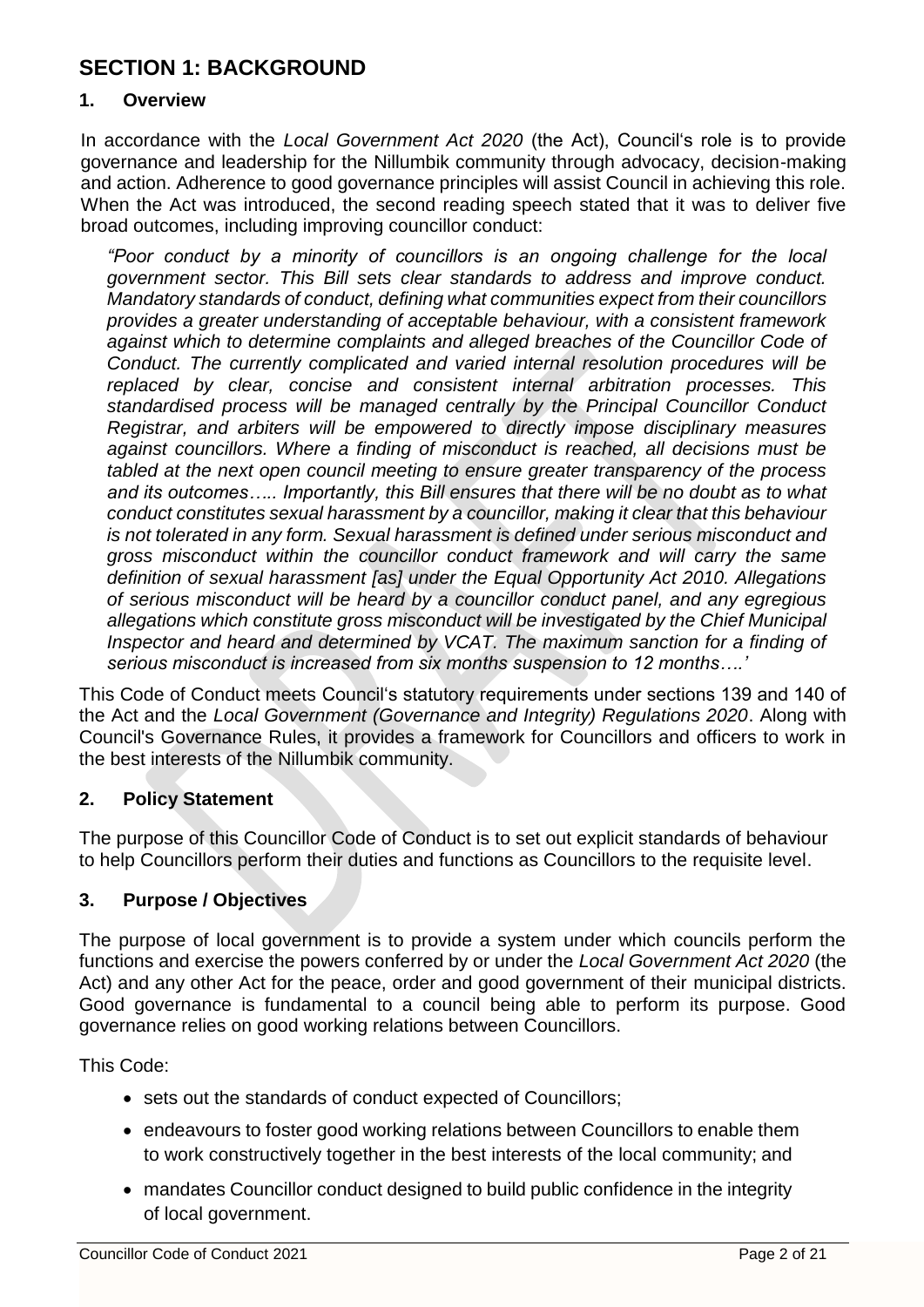The objectives of this policy are to:

- make clear to Councillors the conduct expected of Councillors
- provide a reference source for complex concepts
- aid in understanding the Local Government Act 2020
- assist in comprehending the local government environment

# **4. Councillor Commitment To The Code Of Conduct**

We, as elected representative of the community charged with decision making for the Nillumbik Shire Council, are committed to undertaking the duties and responsibilities of our office by working together with our fellow Councillors in a respectful and constructive manner to achieve the goals and vision for our Shire.

We recognise the importance of acting in accordance with the highest standards of governance, and that this is essential to honest, accountable and effective government. Our behaviour towards our colleagues, the employees of Council and the community is critical to the teamwork required to be a successful and highly functioning public authority.

We acknowledge that we have been elected by the community to a position of significant responsibility with the expectation that we will act in accordance with accepted values of our society.

As Councillors of Nillumbik Shire Council, we agree to:

- act in accordance with the principles of good governance and respectful conduct and associated obligations set out in the Code and legislation
- provide civic leadership and contribute effectively to the interests and advancement of Council and its community
- contribute to the strategic vision for Council
- uphold the public trust in the office of Councillor by refraining from any action or behaviour that would bring Council into disrepute
- act in accordance with all my obligations to the best of my skill and judgment.

This Code sets out our commitment to our fellow Councillors and the community to govern the Shire in a manner which accords with the expressed behaviours, standards and values. This Code will be reviewed in accordance with relevant legislative obligations.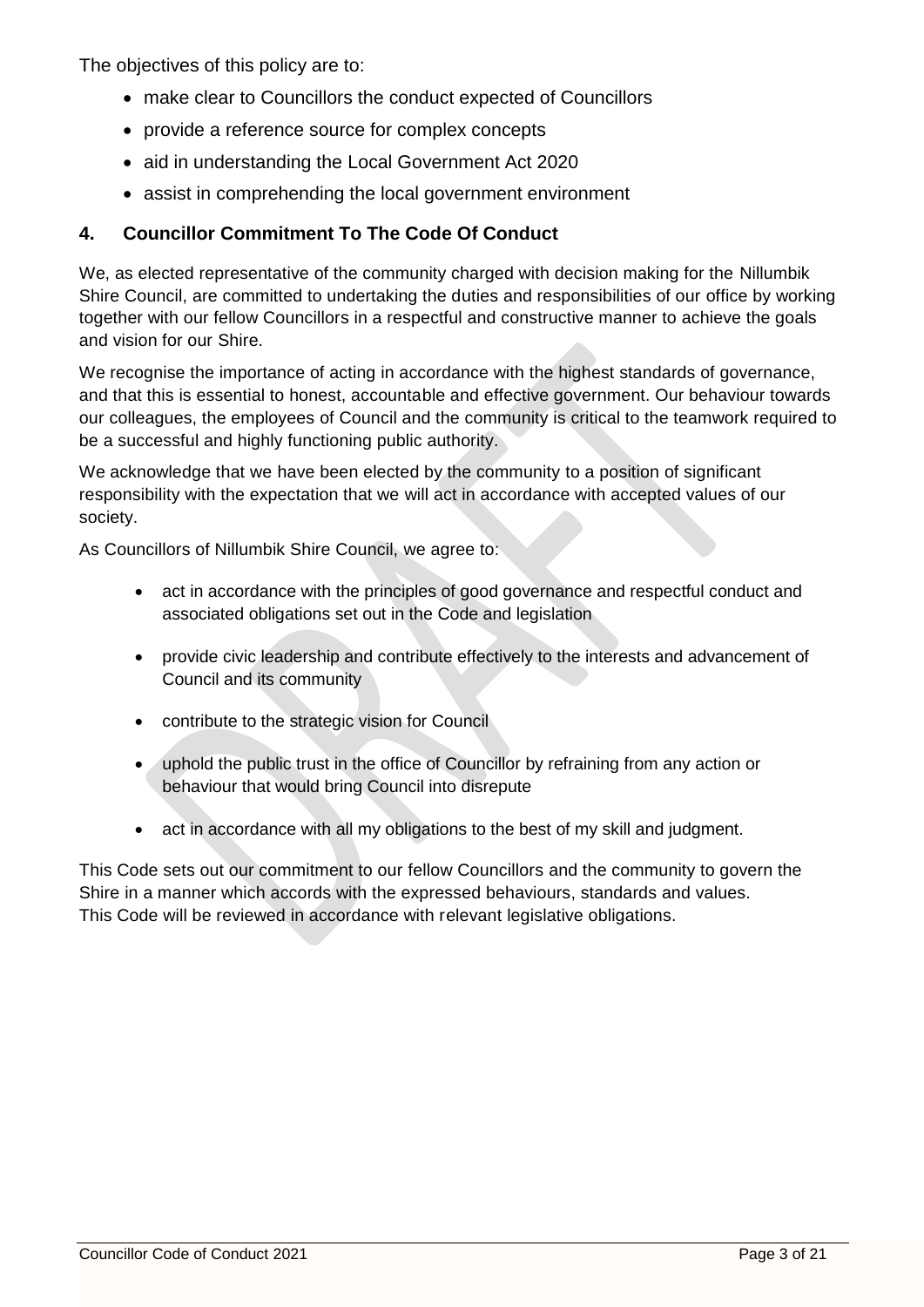By signing below, we declare that we have read, understood and will abide by this Code of Conduct.

 $\overline{a}$ 

Councillor Peter Perkins (Mayor) Councillor Frances Eyre (Deputy Mayor)

 $\overline{a}$ **Councillor Richard Stockman** Councillor Karen Egan

 $\overline{a}$ 

**Councillor Natalie Duffy** Councillor Ben Ramcharan

Councillor Geoff Paine

 $\overline{a}$ 

 $\overline{a}$ 

Witnessed by Chief Executive Officer, Carl Cowie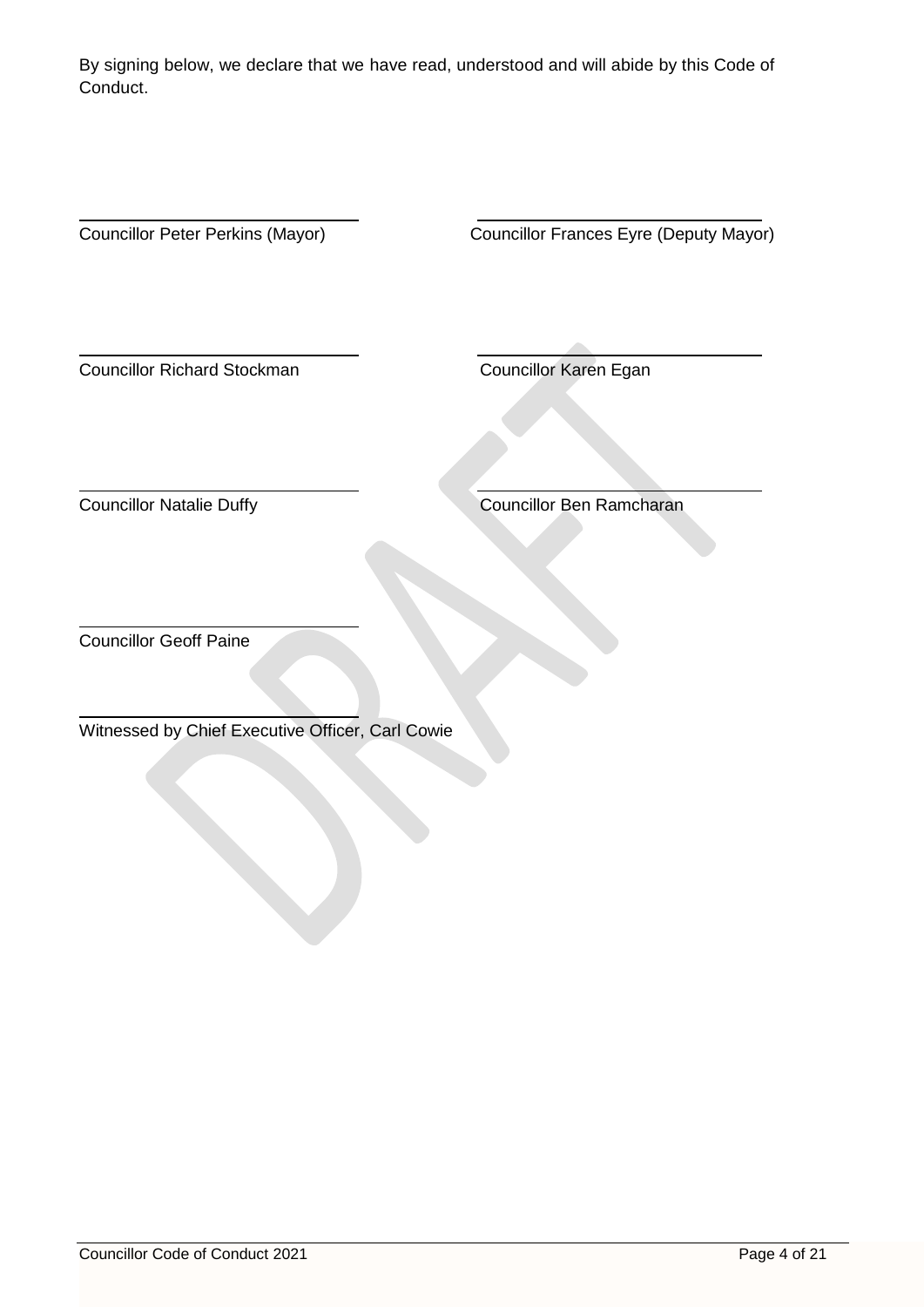# **SECTION 2: COUNCILLOR CONDUCT OBLIGATIONS**

#### **1. Role of Councillors**

Section 28 of the Act provides that the role of a Councillor is:

- to participate in the decision-making of Council; and
- to represent the local community in that decision-making; and
- to contribute to the strategic direction of Council through the development and review of key strategic documents of Council, including the Council Plan.

In performing the role of a Councillor, a Councillor must:

- consider the diversity of interests and needs of the municipal community
- support the role of Council
- acknowledge and support the role of the Mayor
- act lawfully and in accordance with the oath or affirmation of office
- act in accordance with the standards of conduct
- comply with Council procedures required for good governance.

The role of a Councillor does not include the performance of any functions that are specified as functions of the Chief Executive Officer.

Councillors agree to comply with the requirements of section 28.

#### **2. Role of Mayor**

Sections 18 and 19 of the Act describe the role of the Mayor to be to:

- chair Council meetings; and
- be the principal spokesperson for Council; and
- lead engagement with the municipal community on the development of the Council Plan; and
- report to the municipal community, at least once each year, on the implementation of the Council Plan; and
- promote behaviour among Councillors that meets the standards of conduct set out in this Code; and
- assist Councillors to understand their role; and
- take a leadership role in ensuring the regular review of the performance of the Chief Executive Officer; and
- provide advice to the Chief Executive Officer when the Chief Executive Officer is setting the agenda for Council meetings; and
- perform civic and ceremonial duties on behalf of Council.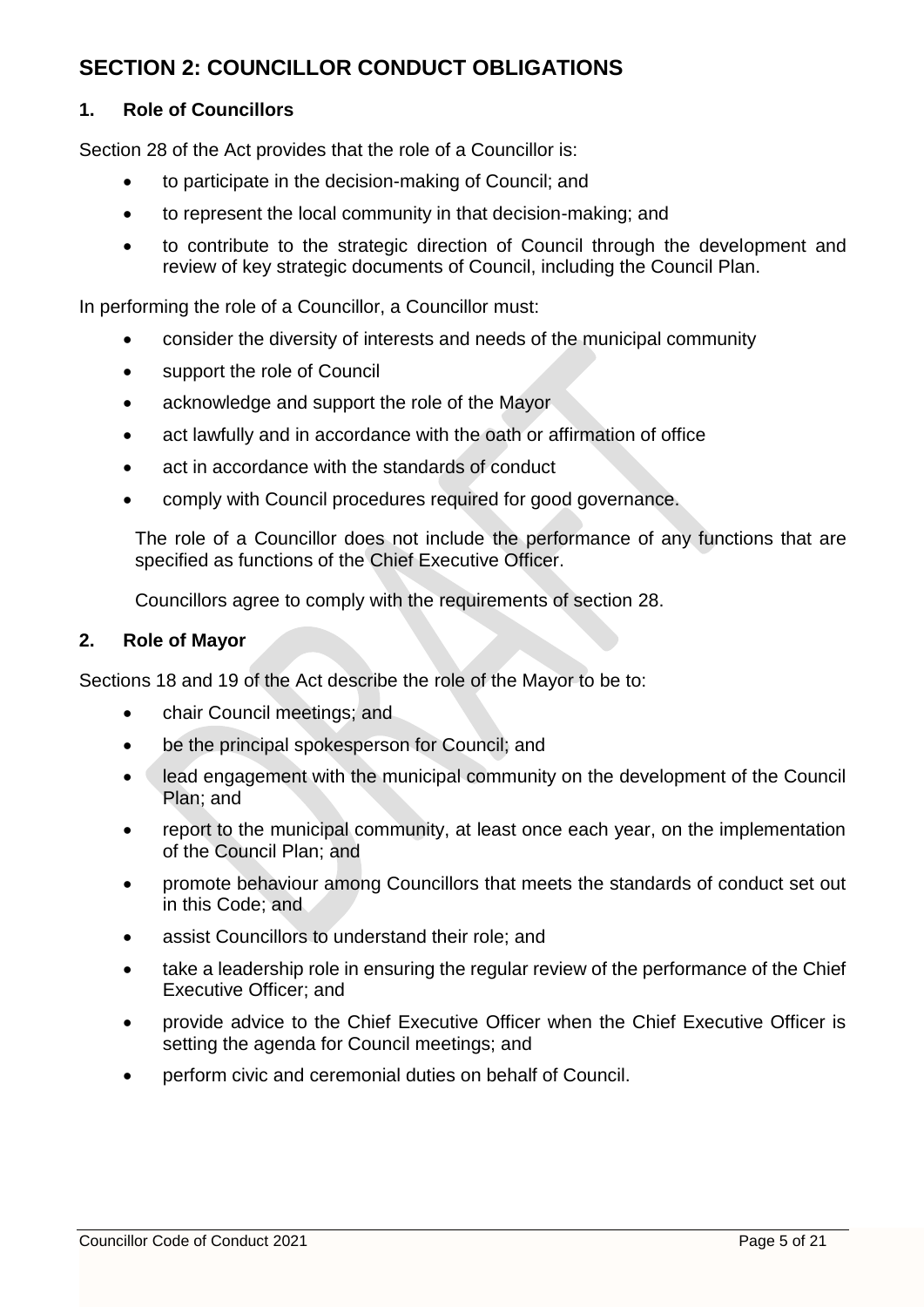The Mayor has specific powers:

- to appoint a Councillor to be the chair of a delegated committee. Such an appointment prevails over any appointment of a chair of a delegated committee by Council.
- to direct a Councillor, subject to any procedures or limitations specified in the Governance Rules, to leave a Council meeting if the behaviour of the Councillor is preventing the Council from conducting its business;
- to require the Chief Executive Officer to report to Council on the implementation of a Council decision.

## **3. Functions of the Chief Executive Officer**

The Chief Executive Officer is responsible for managing interactions between Council staff and Councillors including by ensuring that appropriate policies, practices and protocols are in place defining appropriate arrangements for interaction between Council staff and Councillors. Further details of the role and functions of the Chief Executive Officer are set out *Councillor and Staff Interactions Policy*.

We undertake to respect the functions of the Chief Executive Officer and to comply with the policies, practices and protocols defining appropriate arrangements for interaction between Council staff and Councillors that are put in place by the Chief Executive Officer.

#### **4. Conduct Obligations and Standards of Conduct**

The Act places obligations on Councillors in relation to the way they should act. The Act also prohibits certain conduct by Councillors and prescribes penalties for Councillors who contravene these provisions. As Councillors of Nillumbik Shire Council, we undertake to comply with all of the Councillor conduct provisions of the Act and with this Code.

Section 139(2) of the Act sets out the purpose of the Councillor Code of Conduct as including the standards of conduct expected to be observed by Councillors in the course of performing their duties and functions as Councillors, including prohibiting discrimination, harassment (including sexual harassment) and vilification.

#### **4.1.1. The standards of conduct for Councillors**

Councillors must comply with the prescribed standards of conduct in Schedule 1 to the *Local Government (Governance and Integrity) Regulations 2020*.

A breach of the conduct standards constitutes misconduct as defined under the Act.

#### **4.1.2. Standard 1 - Treatment of others**

A Councillor must, in performing the role of a Councillor, treat other Councillors, members of Council staff, the municipal community and members of the public with dignity, fairness, objectivity, courtesy and respect, including by ensuring that the Councillor—

- a) takes positive action to eliminate discrimination, sexual harassment and victimisation in accordance with the Equal Opportunity Act 2010; and
- b) supports the Council in fulfilling its obligation to achieve and promote gender equality; and
- c) does not engage in abusive, obscene or threatening behaviour in their dealings with members of the public, Council staff and Councillors; and
- d) in considering the diversity of interests and needs of the municipal community, treats all persons with respect and has due regard for their opinions, beliefs, rights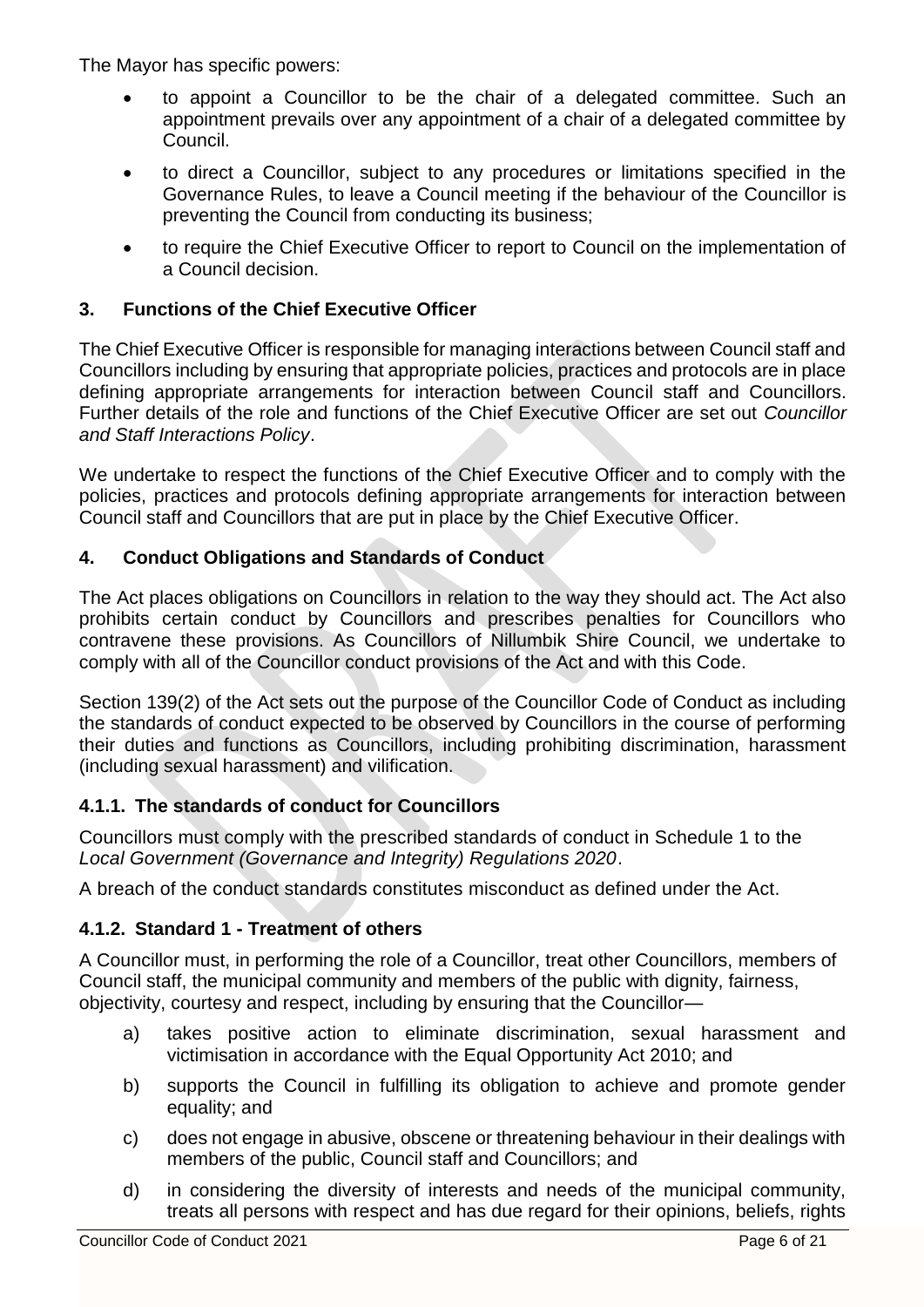and responsibilities.

## **4.1.3. Standard 2 - Performing the role of Councillor**

A Councillor must, in performing the role of a Councillor, do everything reasonably necessary to ensure that the Councillor performs the role of a Councillor effectively and responsibly, including by ensuring that the Councillor—

- a) undertakes any training or professional development activities the Council decides it is necessary for all Councillors to undertake in order to effectively perform the role of a Councillor; and
- b) diligently uses Council processes to become informed about matters which are subject to Council decisions; and
- c) is fit to perform the role of a Councillor conscientiously when acting in that capacity or purporting to act in that capacity; and
- d) represents the interests of the municipal community in performing the role of a Councillor by considering and being responsive to the diversity of interests and needs of the municipal community.

#### **4.1.4. Standard 3 - Compliance with good governance measures**

A Councillor, in performing the role of a Councillor, to ensure the good governance of the Council, must diligently and properly comply with the following—

- a) any policy, practice or protocol developed and implemented by the Chief Executive Officer in accordance with section 46 of the Act for managing interactions between members of Council staff and Councillors;
- b) the Council expenses policy adopted and maintained by the Council under section 41 of the Act;
- c) the Governance Rules developed, adopted and kept in force by the Council under section 60 of the Act;
- d) any directions of the Minister issued under section 175 of the Act.

# **4.1.5. Standard 4 - Councillor must not discredit or mislead Council or public**

In performing the role of a Councillor:

- a) a Councillor must ensure that their behaviour does not bring discredit upon the Council.
- b) a Councillor must not deliberately mislead the Council or the public about any matter related to the performance of their public duties.

#### **4.1.6. Standard 5 - Standards do not limit robust political debate**

Nothing in these standards is intended to limit, restrict or detract from robust public debate in a democracy.

#### **5. Specific Councillor Conduct Obligations**

The following section sets out specific conduct obligations that are agreed by all Councillors. In some instances a breach of the conduct obligations under this part might also constitute a breach of the conduct standards. As noted in 4.1 a breach of the conduct standards may result in a finding of misconduct under the Act.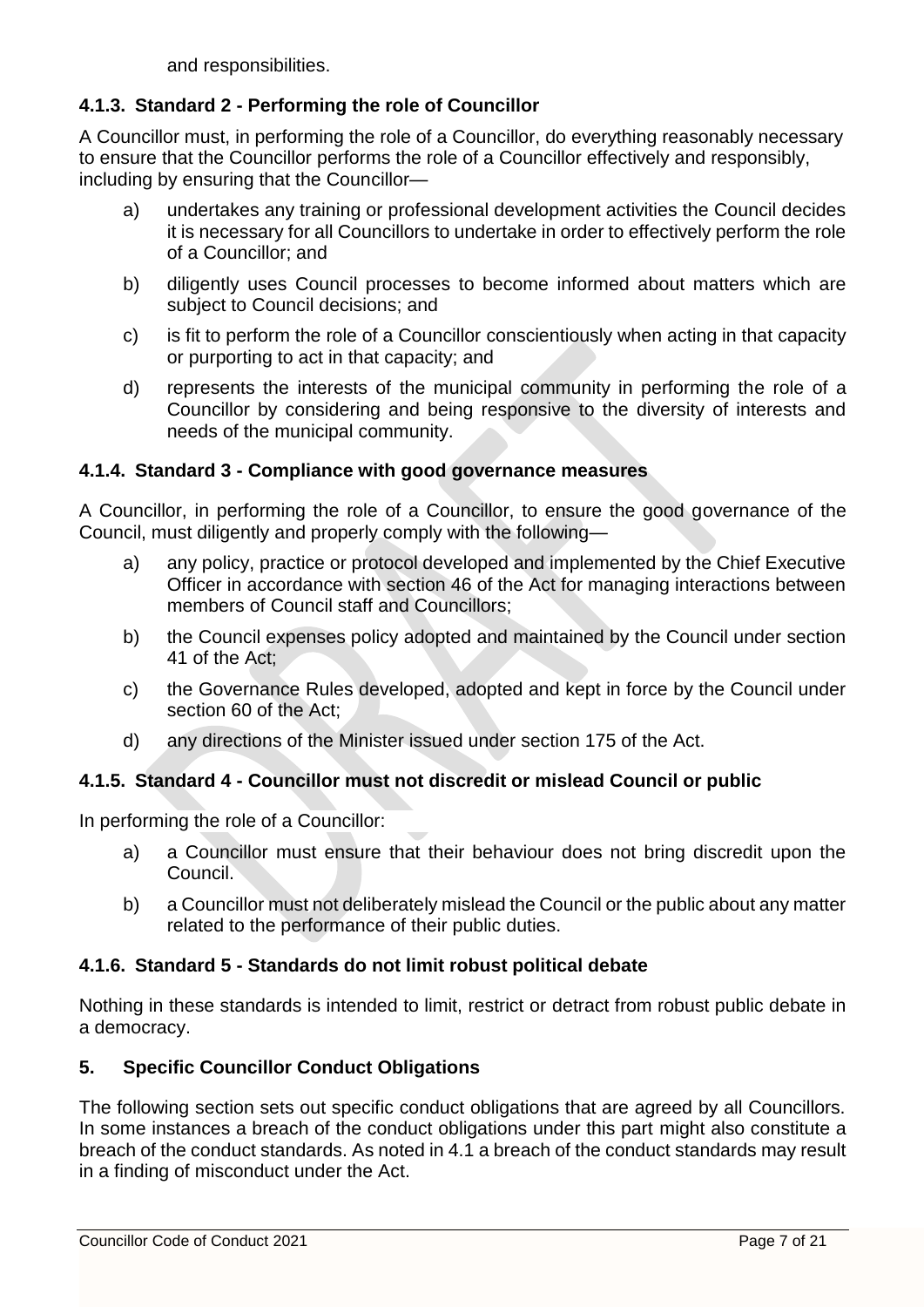We acknowledge and agree that Council policies, protocols and procedures referred to below apply to me as a Councillor and we commit to compliance with them and with our legislative obligations.

## **5.1. Decision making**

We am committed to making all decisions impartially and in the best interests of the community. We will actively participate in the decision-making process and appropriately inform myself of the matter at hand. Once a decision has been made, we will respect the making of that decision.

The *Governance Rule – Decision-making Policy* set out the procedures for decision making by Council.

#### **5.2. Use of Council resources**

We commit to using Council resources effectively and economically. We will maintain adequate security over Council property, facilities and resources provided to us to assist in performing our role and will comply with any Council policies, including the *Council Expenses Policy 2020*, applying to their use.

#### **5.3. Gifts and benefits**

We will scrupulously avoid situations giving rise to the appearance that a person or body, through the provision of gifts, benefits or hospitality of any kind, is attempting to gain favourable treatment from an individual Councillor or from the Council.

We will take all reasonable steps to ensure that our immediate family members (parents, spouse, children and siblings) do not receive gifts or benefits that give rise to the appearance of being an attempt to gain favourable treatment. For transparency and accountability purposes, gifts will be recorded in the Gift Register in accordance with the procedures in the Councillor Gift Policy adopted by Council under section 138 of the Act. Details of any gift received that equals or exceeds \$500 in value, including gifts in the form of goods and services and multiple gifts that together equal or exceed \$500 in value, excluding gifts received from members of the Councillor's family, must be included in Council's biannual personal interest returns.

Under section 137 of the Act, a Councillor must not accept anonymous gifts for his or her benefit where the value is equal to or exceeds the gift disclosure threshold. The only exceptions are where the Councillor has what they believe is the true name and address of the person making the gift or the Councillor disposes of the gift to Council within 30 days of its receipt. The penalty for breach of this section is a maximum fine of 60 penalty units, plus the value of the gift, which is to be paid to Council.

Councillors will be mindful of their obligations under section 309 of the Act relating to the receipt of gifts under the Act while being a candidate for a Council election.

We will record all campaign donations in our campaign donation return in accordance with section 306 of the Act.

#### **5.4. Reporting fraud and corruption**

Ethical behaviour is an integral part of responsible, effective and accountable government. We acknowledge Council's obligations under the *[Public Interest Disclosures Act 2012](http://www.legislation.vic.gov.au/domino/Web_Notes/LDMS/LTObject_Store/ltobjst10.nsf/DDE300B846EED9C7CA257616000A3571/C926B1DC972C02E1CA25818C0080C898/$FILE/12-85aa020%20authorised.pdf)* to facilitate the making of disclosures of improper conduct by public officers and public bodies, including Council, its employees and Councillors.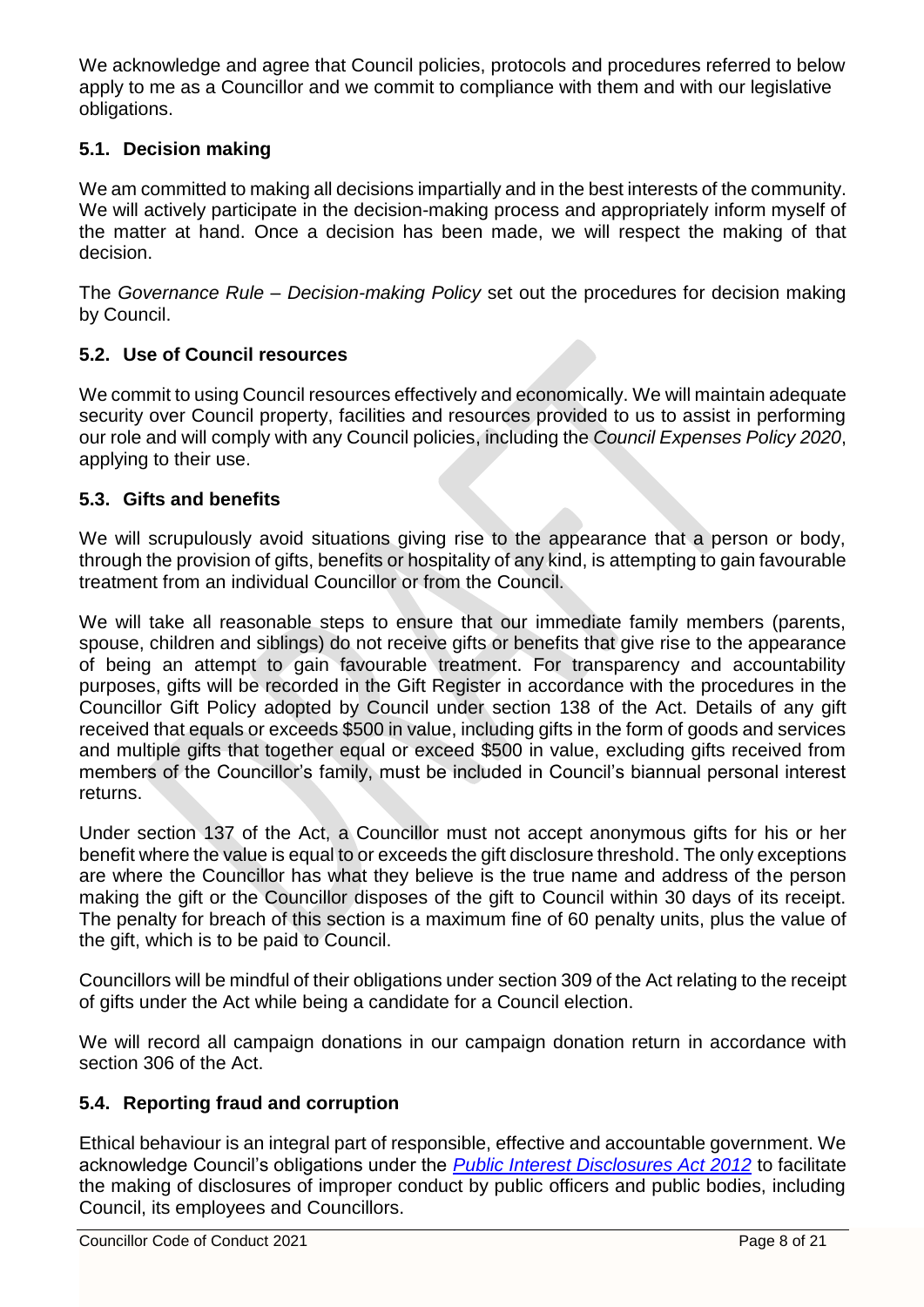We will immediately report to the Chief Executive Officer and/or appropriate integrity body, in line with the Council's Public Interest Disclosures Procedures, any suspected, potential or actual fraudulent, criminal, unethical, corrupt or other unacceptable behaviour that comes to my knowledge. We will participate as required to the best of our ability in any subsequent investigation whether undertaken internally or externally.

## **5.5. Communication and media**

We recognise that as representatives of the local community, we have a primary responsibility to be responsive to community views and to communicate adequately the position and decisions of Council.

We undertake to comply with the Council's Social Media Policy and respect the functions of the Mayor and Chief Executive Officer to be the spokespersons for the Council in accordance with the policy.

We acknowledge that individual Councillors are entitled to express their personal opinions through the media. Where we choose to do so, we will make it clear that such comment is a personal view and does not represent the position of Council. We undertake to ensure that any such comment is devoid of comments that could reasonably be construed as being derogatory, offensive or insulting to any person.

We will also:

- respect Council's decisions by not criticising or actively undermining any decisions which have been made
- not bring Council into disrepute through any of my words or actions
- not speak on behalf of Council without authority
- ensure any personal opinions or views I express publicly are identified as my own and not those of Council
- ensure any communications I make are not offensive, derogatory, insulting or otherwise damage the reputation of Council.

#### **5.6. Personal dealings with Council**

When we deal with Council in our private capacity (e.g. as a ratepayer, recipient of a Council service or applicant for a permit) we do not expect nor will we request preferential treatment in relation to any such private matter. We will avoid any action that could lead Council staff or members of the public to believe that we are seeking preferential treatment.

#### **6. Prohibited Conduct**

The Act has specific provisions that prohibit Councillors from certain conduct. This conduct relates to:

- Misuse of position
- Directing a member of Council staff
- Confidential information
- Conflict of interest
- Electoral conduct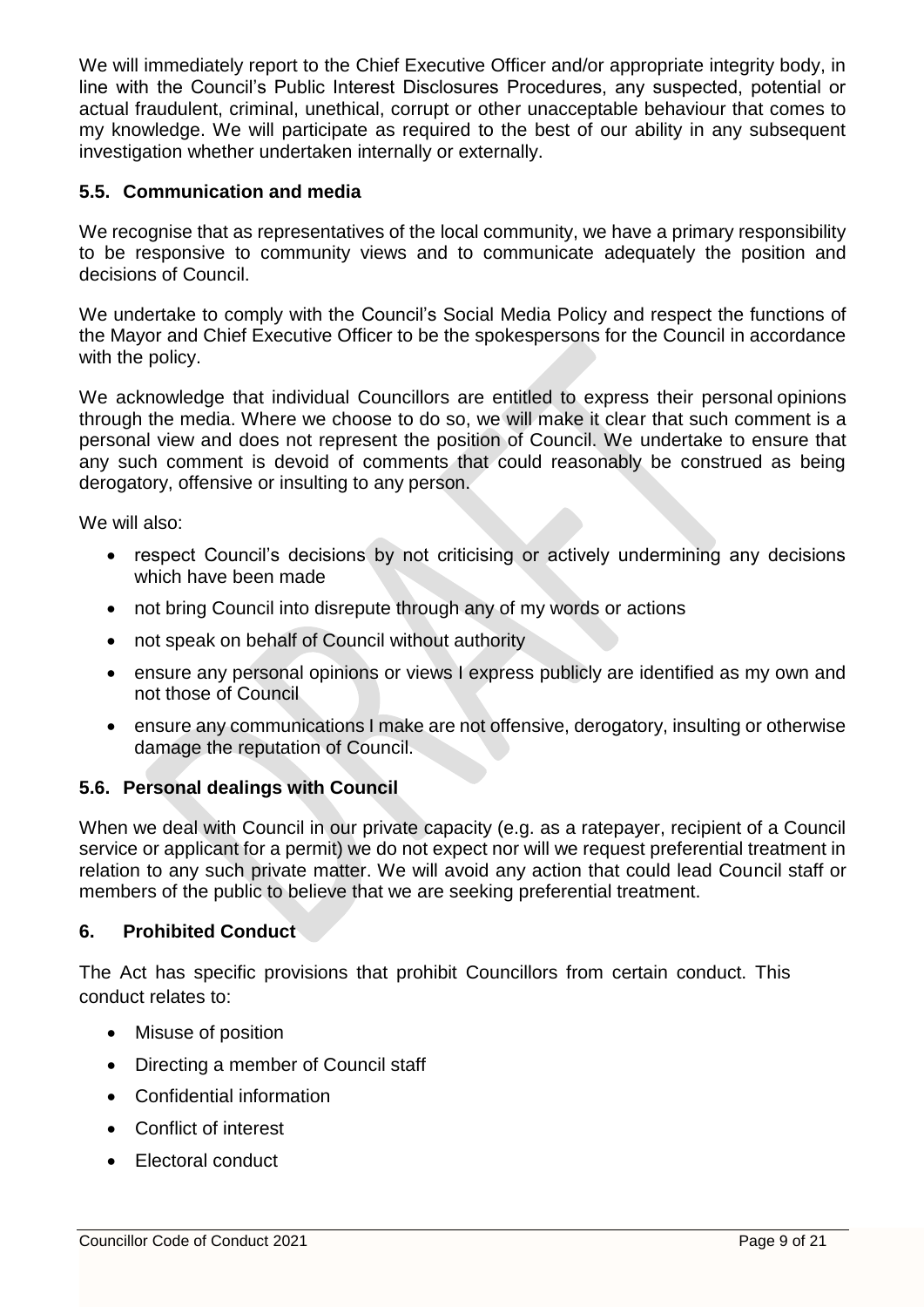These matters are set out below and in the Councillor Conduct framework at the end of the Code in order to provide a complete picture of the obligations on Councillors. While these matters are not of a nature to be addressed as a contravention of the Councillor Code of Conduct, we undertake to comply with the prohibitions on Councillor Conduct set out below.

Depending on the nature of the allegation, these matters should more properly be the subject:

- a) of an application to a Councillor Conduct Panel for a finding of misconduct or serious misconduct against a Councillor; or
- b) of an investigation by the Chief Municipal Inspector of an allegation of serious misconduct or gross misconduct of a Councillor. The Chief Municipal Inspector may make an application to the Victorian Civil and Administrative Tribunal (VCAT) for a finding of gross misconduct against a Councillor; or
- c) of an investigation by the Chief Municipal Inspector of a public interest complaint that relates to the conduct of a Councillor or a member of Council staff. If such a matter referred to the Chief Municipal Inspector Commission by the Independent Broad-based Anti-corruption Commission (IBAC) appears to involve corrupt conduct of which the Chief Municipal Inspector believes the IBAC is not aware, the Chief Municipal Inspector must notify the IBAC of that belief; or
- d) of investigation and prosecution by the Chief Municipal Inspector of any offence against the Act.

#### **6.1. Misuse of position**

Under section 123 of the Act a Councillor must not misuse his or her position.

A person who is, or has been, a Councillor or member of a delegated committee must not intentionally misuse their position—

- (a) to gain or attempt to gain, directly or indirectly, an advantage for themselves or for any other person; or
- (b) to cause, or attempt to cause, detriment to Council or another person.
- Penalty: A maximum of 600 penalty units (approx. \$99,000) or imprisonment for 5 years or both.

#### **Misuse of a position includes**—

- making improper use of information acquired as a result of the person's position
- disclosing confidential information
- directing or improperly influencing a member of Council staff
- exercising or performing a power, duty or function that the person is not authorised to exercise or perform
- using public funds or resources in an improper or unauthorised manner
- participating in a decision on a matter in which the person has a conflict of interest.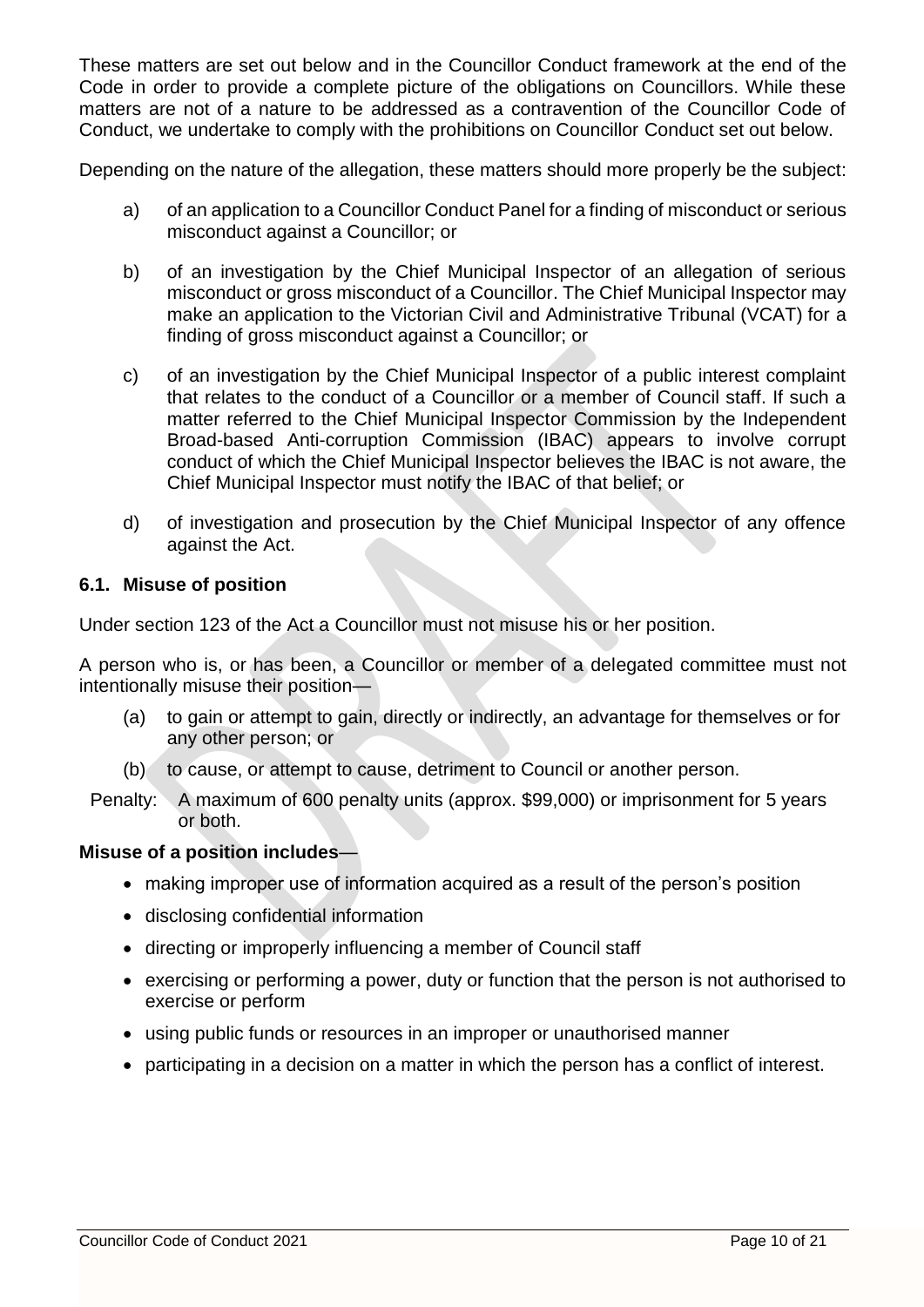#### **6.2.Directing a member of Council staff**

Under section 124 of the Act a Councillor must not direct, or seek to direct, a member of Council staff:

- a) in the exercise of a delegated power, or the performance of a delegated duty or function of the Council; or
- b) in the exercise of a power or the performance of a duty or function exercised or performed by the member as an authorised officer under the Act or any other Act; or
- c) in the exercise of a power or the performance of a duty or function the member exercises or performs in an office or position the member holds under the Act or any other Act; or
- d) in relation to advice provided to Council or a delegated committee, includingadvice in a report to the Council or delegated committee.

The penalty is a maximum of 120 penalty units (*approx.* \$*20,000*).

## **6.3.Confidential information**

What constitutes "confidential information" under the Act is set out in *Governance Rule – Decision-making Policy* at pages 12-13.

Section 125 of the Act relates to the disclosure of confidential information:

1. Unless subsection (2) or (3) applies, a person who is, or has been, a Councillor, a member of a delegated committee or a member of Council staff, must not intentionally or recklessly disclose information that the person knows, or should reasonably know, is confidential information.

Penalty: 120 penalty units.

- 2. Subsection (1) does not apply if the information that is disclosed is information that the Council has determined should be publicly available.
- 3. A person who is, or has been, a Councillor, a member of a delegated committee or a member of Council staff, may disclose information that the person knows, or should reasonably know, is confidential information in the following circumstances
	- a) for the purposes of any legal proceedings arising out of this Act;
	- b) to a court or tribunal in the course of legal proceedings;
	- c) pursuant to an order of a court or tribunal;
	- d) in the course of an internal arbitration and for the purposes of the internal arbitration process;
	- e) in the course of a Councillor Conduct Panel hearing and for the purposes of the hearing;
	- f) to a Municipal Monitor to the extent reasonably required by the Municipal Monitor;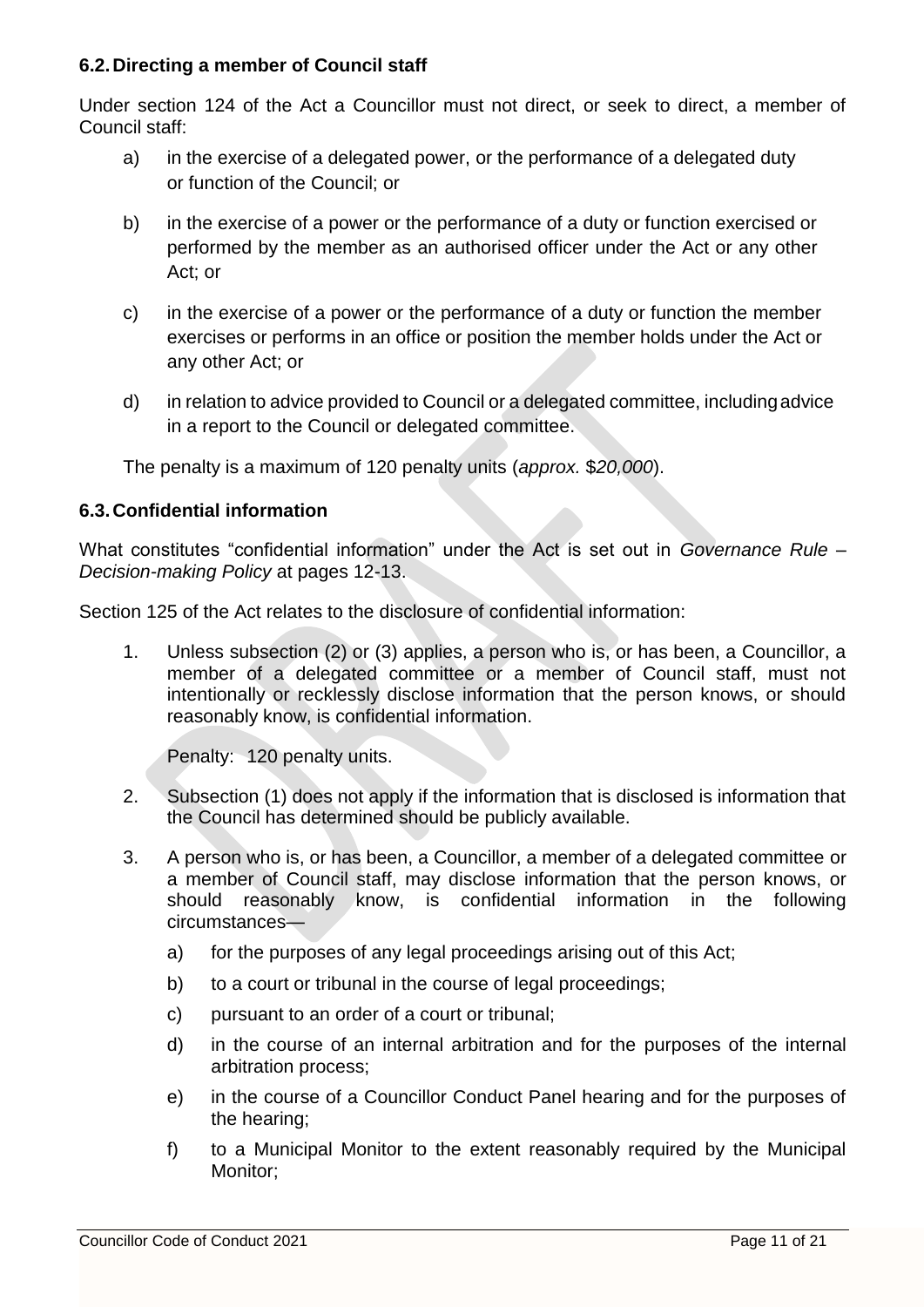- g) to the Chief Municipal Inspector to the extent reasonably required by the Chief Municipal Inspector;
- h) to a Commission of Inquiry to the extent reasonably required by the Commission of Inquiry;
- i) to the extent reasonably required by a law enforcement agency.

## **6.4. Conflict of interest**

If a Councillor has a conflict of interest in a matter which is to be considered or discussed at a meeting of Council or a delegated committee, an Audit and Risk Committee or a section 223 (of the *Local Government Act 1989*) committee, the Councillor must, if attending the meeting, disclose the conflict of interest in accordance with the provisions of the Act (unless any of the exemptions apply).

Conflicts of interest are defined and detailed in *Governance Rule – Procedure for Disclosure of Conflict of Interests*.

The *Local Government (Governance and Integrity) Regulations 2020* prescribe the exemptions, that is, that a conflict of interest does not arise in relation to the following matters:

#### **Exemptions from conflict of interest requirements**

- 1. For the purposes of section 129(g) of the Act, the following matters are prescribed to be exempt:
	- a) the nomination or appointment by the Council of a Councillor to a position for which the Councillor will not be remunerated;
	- b) the nomination or appointment by the Council of a Councillor to a position in the Municipal Association of Victoria or in another body that has the purpose of representing the interests of Councils;
	- c) a submission by the Council to an electoral structure review under section 16 of the Act or a ward boundary review under section 17 of the Act;
	- d) the nomination of a Councillor for election to the office of Mayor or Deputy Mayor;
	- e) the election of a Councillor to the office of Mayor or Deputy Mayor under section 25 or 27 of the Act;
	- f) the appointment of a Councillor to the office of Acting Mayor under section 20B of the Act;
	- g) the payment of allowances to the Mayor, Deputy Mayor or Councillors as provided for under section 39(6) of the Act;
	- h) the adoption of an expenses policy by the Council under section 41 of the Act;
	- i) a decision by the Council to deal with a matter in an alternative manner under section 67 of the Act;
	- j) the establishment of a delegated committee under section 67 of the Act;
	- k) the appointment of a Councillor as a member or chairperson of a delegated committee;
	- l) the adoption, review or amendment of a Councillor Code of Conduct under section 139 or 140 of the Act;
	- m) an application for an internal arbitration process under section 143 of the Act;
	- n) an application to a Councillor Conduct Panel under section 154 of the Act;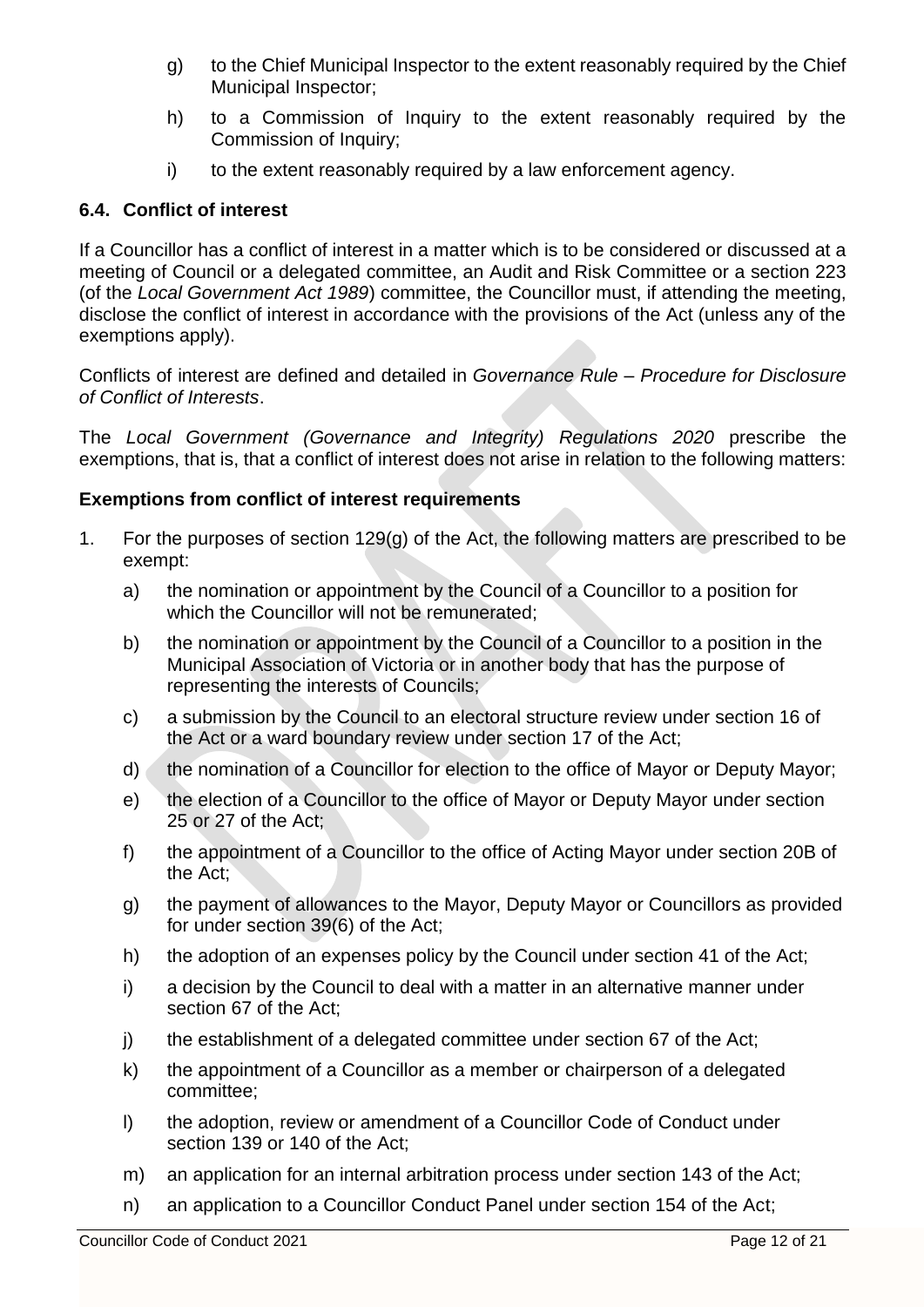- o) an application to VCAT for a review of a Councillor Conduct Panel decision under section 170 of the Act;
- p) a resolution by the Council related to a declaration under section 158(1) of the *Local Government Act 1989*;
- q) a resolution by the Council that has the effect of making the Councillors eligible or ineligible for the superannuation guarantee under any taxation legislation;
- r) a matter related to preparing or adopting a budget or a revised budget under Part 4 of the Act if
	- i. the budget or revised budget includes funding for that matter; and
	- ii. the Council previously approved that matter and the proposed funding for that matter; and
	- iii. a Councillor who had a conflict of interest in respect of that matter disclosed the conflict when the Council previously considered and made the decision in respect of that matter and approved the proposed funding for that matter;
- s) a matter related to preparing or adopting a Community Vision, Council Plan, Financial Plan, Asset Plan or Revenue and Rating Plan (a *relevant document*) under Part 4 of the Act if
	- i. the relevant document includes that matter; and
	- ii. the Council previously approved that matter for inclusion in a relevant document; and
	- iii. a Councillor who had a conflict of interest in respect of that matter disclosed the conflict when the Council previously considered and made any decisions in respect of the matter;
- t) a matter for which
	- i. a decision by the Council has been made under section 67 of the Act; and
	- ii. any component part of the matter in which a Councillor had a conflict of interest has been resolved; and
	- iii. the Councillor disclosed the conflict of interest when the Council previously considered that component part of the matter.
- 2. For the purposes of section 129(g) of the Act, the circumstances in which a Councillor carries out a function in any of the following positions are prescribed to be exempt
	- a) as a representative of the Council to a Local Government Waste Forum established under the *Environment Protection Act 1970*;
	- b) as a director of a Waste and Resource Recovery Group established under the *Environment Protection Act 1970*;
	- c) as a member of the Country Fire Authority appointed under section 7 of the Country *Fire Authority Act 1958*;
	- d) as a member of the governing body of a referral authority considering an application under section 56 of the *Planning and Environment Act 1987;*
	- e) as a representative of the Council, or Councils, to the Municipal Association of Victoria or in another body that has a purpose of representing the interests of a Council or Councils;
	- f) as an employee of the Crown or of a body established by or under any Act for a public purpose, if the Councillor has no current or expected future responsibilities as that employee that relate to a matter;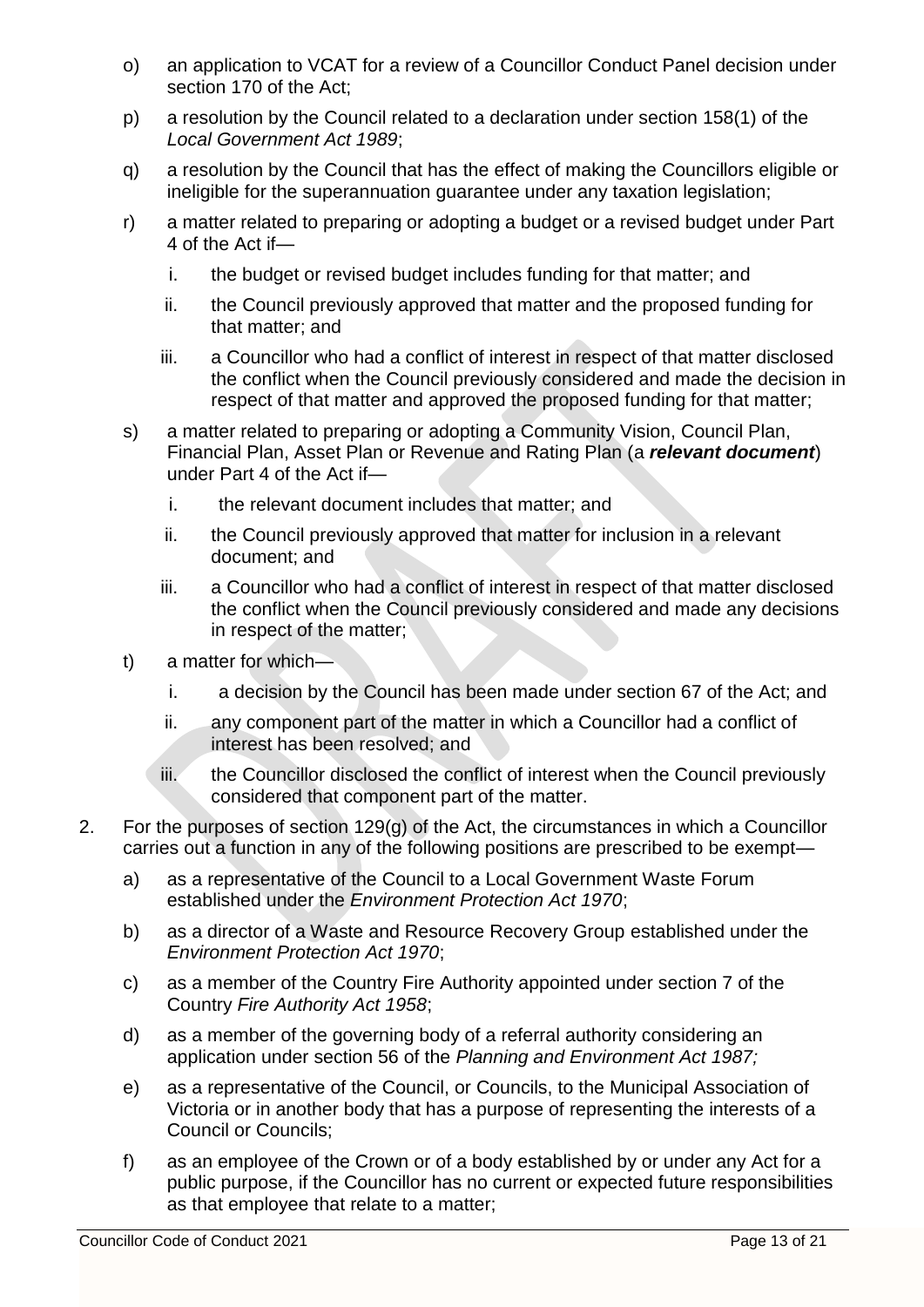- g) as a representative of the Council (with the Council's approval) to an organisation, if the Councillor receives no remuneration as that representative;
- h) as a member of a Planning Application Committee established under the *Planning and Environment Act 1987* or as a member or co-opted member of a subcommittee of that Committee.

#### 7. **Other legislative requirements**

The Act includes requirements in relation to Councillor conduct, eligibility, electoral conduct and the election period (caretaker period). We are committed to ensuring that elections conducted by the Nillumbik Shire Council are conducted fairly and democratically and in accordance with the highest standards of governance. As sitting Councillors during an election period we will abide by the requirements of the applicable legislation and the Council-endorsed Election Period Policy (which forms part of the Council's adopted Governance Rules) and, whether or not we are standing for re-election, we will at all times act respectfully towards all candidates for the election.

Alleged contraventions of these provisions are not to be dealt with by Council using the internal resolution procedure in this Code. Allegations in relation to contravention of these provisions should be directed to the Victorian Electoral Commission or the Chief Municipal Inspector, depending on the nature of the allegation, for investigation and any consequent action.

We undertake to comply with the various provisions relating to these and other relevant legislative requirements matters.

#### **7.1. Human rights and equal opportunity**

In performing their role Councillors must take positive action to eliminate discrimination in accordance with the *Equal Opportunity Act 2010* and support Council in fulfilling its obligation to achieve and promote gender equality.

We acknowledge the human rights that are protected under the *Victorian Charter of Human Rights and Responsibilities Act 2006* and undertake to exercise our duties in a manner that is compatible with the rights set out in the Charter.

We acknowledge this undertaking extends to all our relationships as a Councillor, including with other Councillors, the Chief Executive Officer and Council employees, as well as any member of the public with whom we may have contact, and any decisions we participate in as a Councillor.

We will:

- take all reasonable steps to eliminate all forms of discrimination at Council
- support Council to fulfil its obligation to achieve and promote gender equality

#### **7.2. Sexual harassment**

Sexual harassment is against the law and will not be tolerated under any circumstances. In performing their role Councillors must take positive action to eliminate sexual harassment in accordance with the *Equal Opportunity Act 2010*.

We will not engage in any unwelcome conduct of a sexual nature towards another individual where a reasonable person, having regard to all the circumstances, would have anticipated the possibility that the individual harassed would be offended, humiliated or intimidated.

We will take all reasonable steps to eliminate sexual harassment at Council.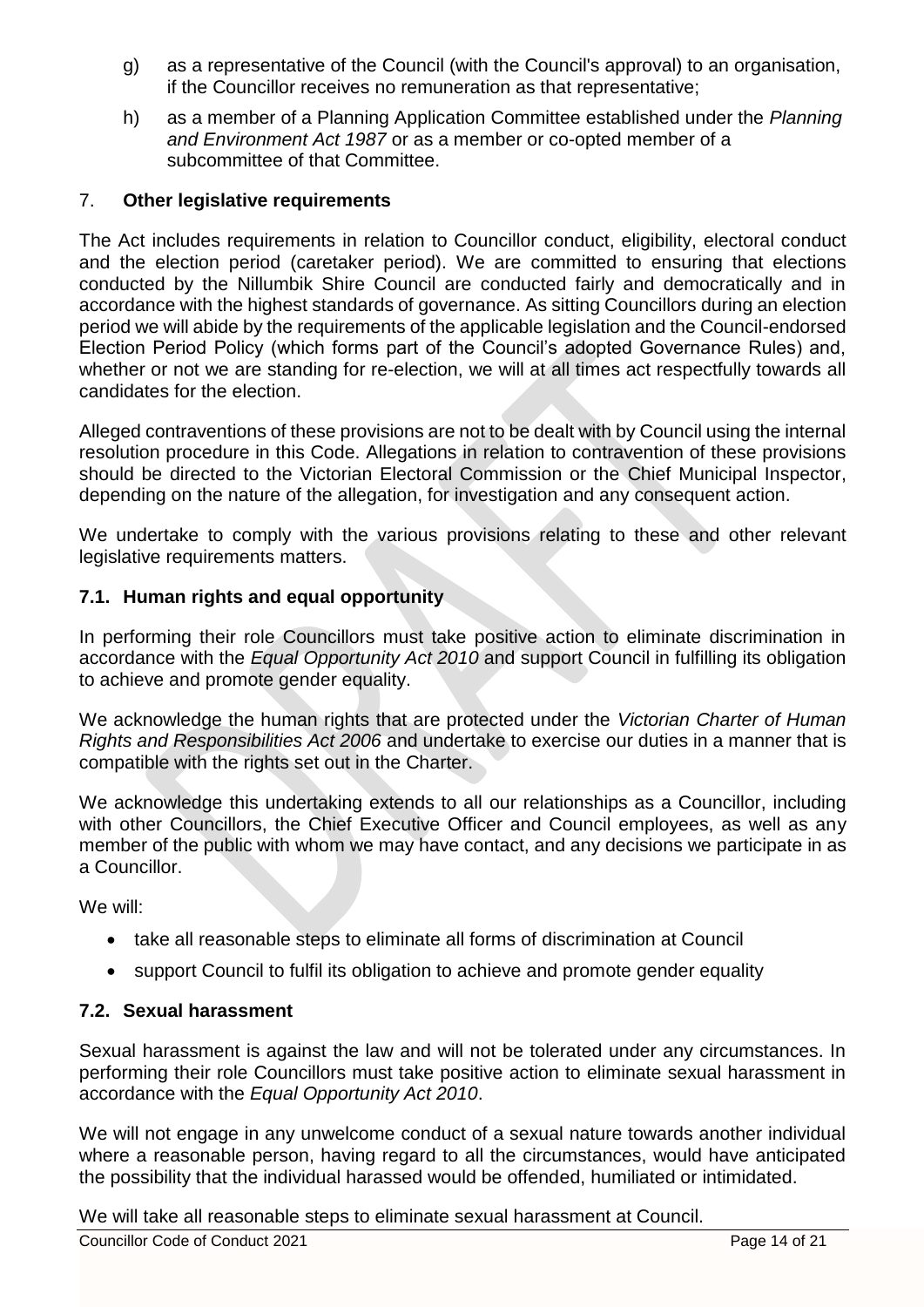#### **7.3. Bullying, vilification and victimisation**

Council is committed to maintaining a workplace that is free from bullying, vilification and victimisation, where all people are treated with dignity and respect. In performing their role Councillors must take positive action to eliminate victimisation in accordance with the *Equal Opportunity Act 2010*.

We will uphold Council's obligations to support a safe workplace, and will not engage in repeated unreasonable behaviour toward another Councillor or member of Council staff that creates a risk to the health and safety of that other Councillor or member of Council staff.

We will take all reasonable steps to eliminate bullying, vilification and victimisation at Council.

#### **7.4. Occupational health and safety**

Council is committed to providing and maintaining a safe workplace for all and recognises the provisions of the *Occupational Health and Safety Act 2004* (OHSA) apply to Council and Councillors. The Chief Executive Officer has a clear accountability for OHS matters, given their mandate under the Act, and will put policies in place from time to time to ensure a safe workplace for Councillors to carry out their civic duties.

As a Councillor, we understand that occupational health and safety is a shared responsibility.

Accordingly, we will each:

- take reasonable care to protect our own health and safety as well as the health and safety of others in the workplace
- take reasonable care to make sure Council carries out, through the Chief Executive Officer, its general duties to ensure a safe workplace that is without risks to health by ensuring appropriate systems and policies are in place to manage those risks
- consider any health and safety implications of Council decisions.

#### **7.5. Interacting with children**

Council prides itself on being a child safe organisation and has zero tolerance for child abuse. Council adheres to the Victorian Child Safe Standards and related legislation which governs the protection of children and young people and deals with the failure to report harm, failure to protect and grooming offenses. Accordingly, we undertake to:

- maintain the highest standards of professional conduct in my attitude, behaviour and interactions with children and young people
- support and maintain Council's commitment to the safety and wellbeing of children and young people and including through any decision I participate in as a Councillor
- take all reasonable steps to protect children and young people from harm, including complying with Council's obligations under State and Federal child protection legislation.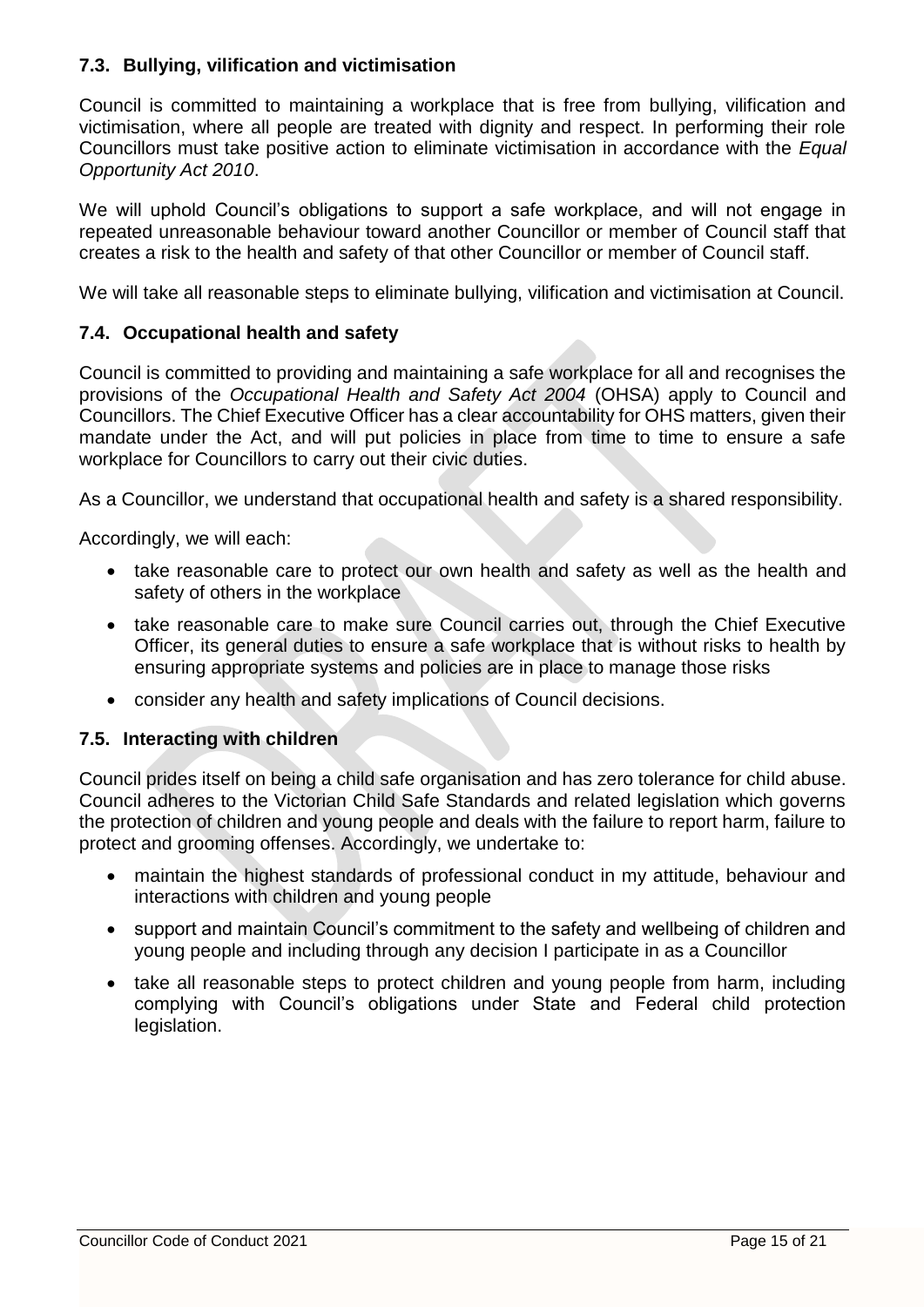# **SECTION 3: DISPUTE RESOLUTION**

#### **1. Informal dispute resolution**

Before commencing any formal dispute resolution process, Councillors who are parties to a dispute are expected to use their best endeavours to resolve the matter in a courteous and respectful manner between themselves. Where, after these endeavours have been exhausted and the matter still remains unresolved, the parties may then resort to Council's informal dispute resolution process.

This involves direct negotiation between the parties in dispute, with the Mayor in attendance to provide guidance.

#### **1.1. Direct negotiation**

Where Councillors who are in dispute have not been able to resolve the dispute between them, either (or both) party (parties) may request the Mayor to convene a meeting of the parties. A dispute referred for direct negotiation may relate to an interpersonal conflict between Councillors where the conflict is or is likely to affect the operations of Council.

The party requesting the direct negotiation meeting is to provide the Mayor with the name of the other Councillor and the details of the dispute in writing. The written request is to indicate that it is for a direct negotiation informal dispute resolution process

The party requesting the direct negotiation meeting is to notify the other party of the request and provide the Councillor with a copy of the written request either at the same time as it is provided to the Mayor or as soon as practicable thereafter.

The Mayor is to ascertain whether or not the other party is prepared to attend a 'direct negotiation' meeting.

If the other party is not prepared to attend a meeting, the Mayor is to advise the requestor forthwith. No further action is required of the Mayor.

If the other party declines to participate in a meeting, this does not constitute a contravention of this Code.

If the other party consents to a meeting, the Mayor is to convene a meeting of the parties at the earliest available opportunity. Unless one or both parties are unavailable, this should be within five (5) working days of receiving the consent of the other party.

The Mayor may present the parties with guidelines, in advance of the meeting or at the meeting, to help facilitate the meeting.

The role of the Mayor at the meeting is to provide guidance to Councillors about what is expected of a Councillor including in relation to the role of a Councillor under section 28 of the Act, and the observation of the standards of conduct in this Code.

The Mayor is to document any agreement reached at the meeting. Copies of the agreement are to be provided to both parties. Where one party does not comply with the agreement, the other party has recourse to the internal resolution procedure where the matter relates to an alleged breach of the standards of conduct in this Code.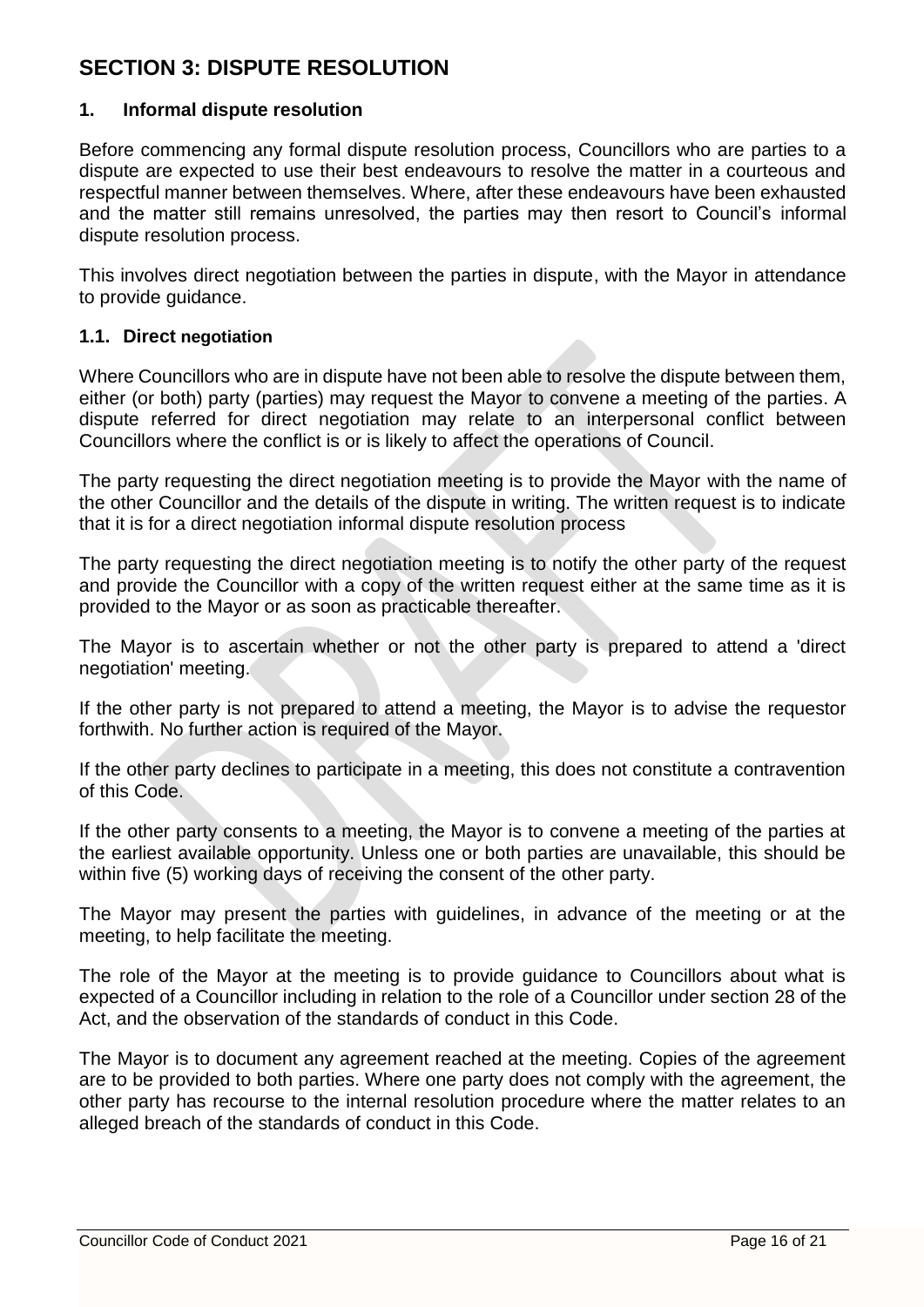If the parties cannot resolve the dispute at the meeting, a further meeting may be convened with the consent of both parties. Where the dispute remains unresolved, either or both of the parties have recourse to the internal resolution procedure where the matter relates to an alleged breach of the standards of conduct in this Code.

Where the Mayor is a party to the dispute, the request is to be made to the Deputy Mayor (if any) or the immediate past Mayor. The Deputy Mayor or the immediate past Mayor will perform the functions ascribed to the Mayor.

Where the Mayor and the Deputy Mayor are both parties to the dispute, the request is to be made to the immediate past Mayor to perform the functions ascribed to the Mayor. Where the immediate past Mayor is not available, the Mayor or Deputy Mayor, or both, may apply to the Councillor Conduct Officer to appoint an external mediator to attend, provide guidance and perform the functions ascribed to the Mayor.

#### **1.2. Formal dispute resolution of Councillor Conduct**

#### **Internal arbitration process**

The internal arbitration process in Division 5 of Part 6 of the Act applies to any alleged breach of the standards of conduct. This internal resolution procedure sets out the process for internal arbitration of allegations that a Councillor has breached the prescribed standards of conduct.

An application for an internal arbitration process must specify:

- the name of the Councillor alleged to have breached the standards of conduct; and
- the clause of the standards of conduct that the Councillor is alleged to have breached; and
- the misconduct that the Councillor is alleged to have engaged in that resulted in the breach.

The complainant must sign and date the application and submit it to Council's Principal Conduct Officer.

After receiving the application the Councillor Conduct Officer must without undue delay:

- provide a copy of the application to the Councillor who is the subject of the application; and
- advise the Mayor and CEO of the application; and
- provide the original application to the Principal Councillor Conduct Registrar.

An arbiter appointed in accordance with the Act to hear an application must:

- conduct the hearing with as little formality and technicality as the proper consideration of the matter permits;
- ensure that the hearing is not open to the public.

The arbiter appointed to hear an application:

- may hear each party to the matter in person or solely by written or electronic means of communication; and
- is not bound by the rules of evidence and may be informed in any manner the arbiter sees fit; and
- may at any time discontinue the hearing if the arbiter considers that –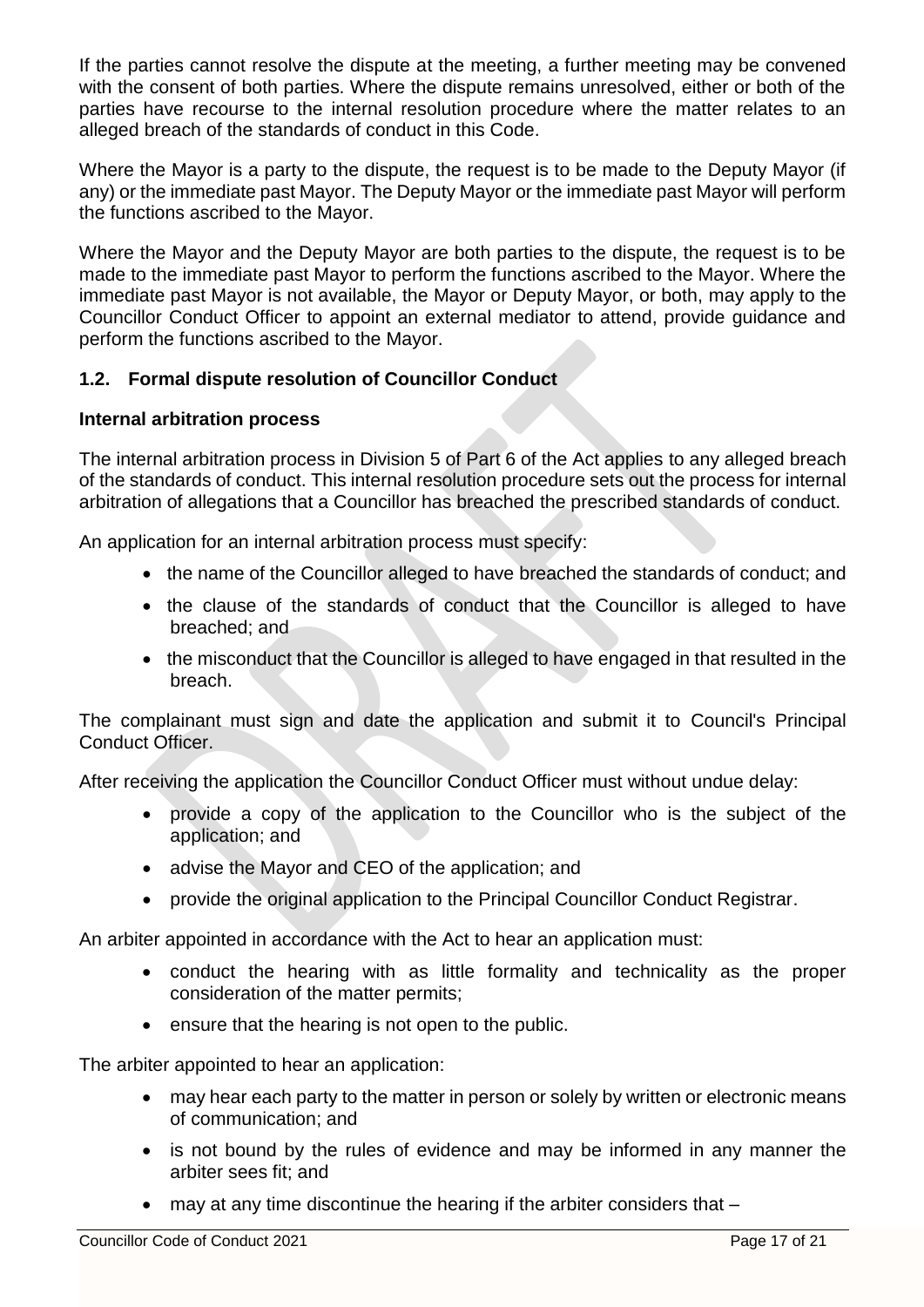- the application is vexatious, misconceived, frivolous or lacking in substance; or
- the applicant has not responded, or has responded inadequately, to a request for further information.

If, after completing the internal arbitration process, the arbiter determines that a Councillor has failed to comply with the prescribed standards of conduct, the arbiter may make a finding of misconduct against the Councillor. A written copy of that decision and a statement of reasons provided by the arbiter must include any sanctions imposed.

If an arbiter makes a finding of misconduct against a Councillor, the arbiter may do any one or more of the following:

- direct the Councillor to make an apology in a form or manner specified by the arbiter;
- suspend the Councillor from the office of Councillor for a period specified by the arbiter not exceeding one month;
- direct that the Councillor be removed from any position where the Councillor represents Council for the period determined by the arbiter;
- direct that the Councillor is removed from being the chair of a delegated committee for the period determined by the arbiter;
- direct a Councillor to attend or undergo training or counselling specified by the arbiter.

The arbiter provides a written copy of the arbiter's decision and statement of reasons to:

- Council; and
- the applicant or applicants; and
- the respondent; and
- the Principal Councillor Conduct Registrar.

A copy of the arbiter's decision and statement of reasons must be tabled, with any confidential information redacted, at the next Council meeting after Council received the copy of the arbiter's decision and statement of reasons and recorded in the minutes of the meeting.

After Council has tabled a copy of an arbiter's decision and statement of reasons, Council must ensure that the report, with any required redactions to remove confidential information, is made publicly available.

At any time before, during or after the hearing of an application for an internal arbitration process, if the arbiter believes that the conduct that is the subject of the application for an internal arbiter process appears to involve serious conduct, the arbiter must refer the matter in writing to the Principal Councillor Conduct Registrar.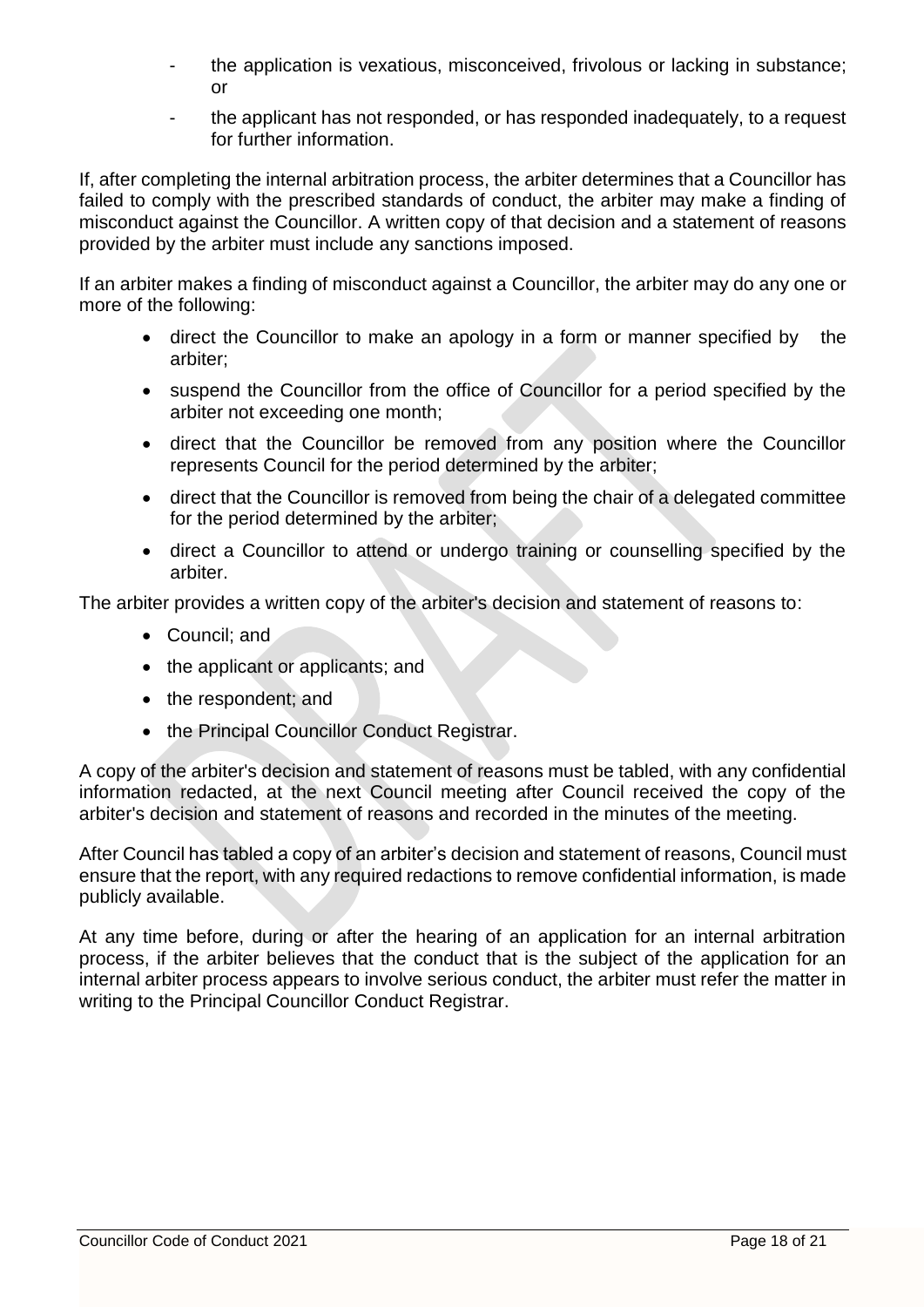# **SECTION 4: DEFINITIONS**

When we use the following terms we mean:

| <b>Term</b>                         | <b>Definition</b>                                                                                                                                                                                                                                                                                                                                                                                                         |
|-------------------------------------|---------------------------------------------------------------------------------------------------------------------------------------------------------------------------------------------------------------------------------------------------------------------------------------------------------------------------------------------------------------------------------------------------------------------------|
| the Act                             | The Local Government Act 2020 - the primary State legislation on<br>local government. The Local Government Act 1989 is to be read<br>as if it formed part of the Local Government Act 2020.                                                                                                                                                                                                                               |
| Arbiter                             | A person selected from a panel list of eligible persons established<br>under section 142 of the Act to conduct an internal arbiter process.                                                                                                                                                                                                                                                                               |
| <b>Chief Executive</b><br>Officer   | The person appointed by Council under section 44 of the Act to be<br>its Chief Executive Officer or any person acting in that position.                                                                                                                                                                                                                                                                                   |
| <b>Chief Municipal</b><br>Inspector | The person appointed by the Minister administering the Act to<br>investigate and prosecute any possible offence under the Act, to<br>investigate any allegation of serious misconduct or gross<br>misconduct by a Councillor, to investigate any public interest<br>complaint that relates to the conduct of a Councillor or member of<br>Council staff and to carry out other functions under section 182 of<br>the Act, |
| Code                                | This Councillor Code of Conduct developed by Council under<br>section 139 of the Act.                                                                                                                                                                                                                                                                                                                                     |
| Council                             | <b>Nillumbik Shire Council</b>                                                                                                                                                                                                                                                                                                                                                                                            |
| Councillor                          | A person who holds the office of a member of Council                                                                                                                                                                                                                                                                                                                                                                      |
| <b>Councillor Conduct</b><br>Panel  | A panel formed by the Principal Councillor Conduct Officer under<br>section 156 of the Act                                                                                                                                                                                                                                                                                                                                |
| Good governance                     | Council performing its role in accordance with the overarching<br>governance principles and supporting principles in section 9, and<br>Councillors performing their roles in accordance with section 28, of<br>the Act                                                                                                                                                                                                    |
| <b>Governance Rules</b>             | Governance Rules developed by Council under section 60 of the<br>Act                                                                                                                                                                                                                                                                                                                                                      |
| Gross misconduct                    | By a Councillor means behaviour that demonstrates that the<br>Councillor-<br>is not of good character; or<br>is otherwise not a fit and proper person to hold the office of<br>Councillor, including behaviour that is sexual harassment and<br>that is of an egregious nature                                                                                                                                            |
| Internal arbitration<br>process     | The internal arbitration process of Council under section 141 of the<br>Act, the Local Government (Governance and Integrity) Regulations<br>2020 and this Code.                                                                                                                                                                                                                                                           |
| Mayor                               | The leader of the Councillors elected by the Councillors                                                                                                                                                                                                                                                                                                                                                                  |
| Misconduct                          | By a Councillor means any breach of the standards of conduct<br>included in this Code.                                                                                                                                                                                                                                                                                                                                    |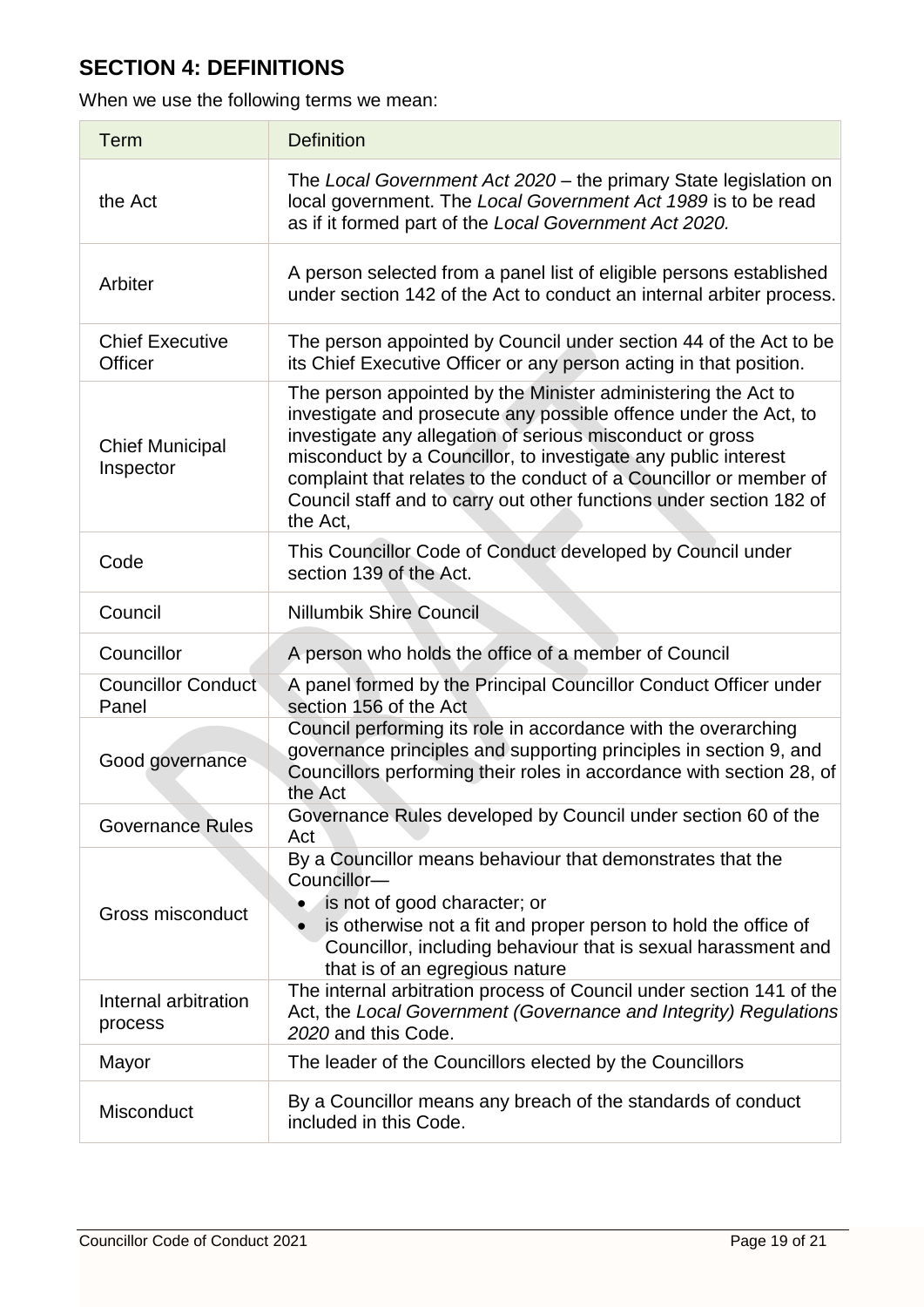| <b>Term</b>                                             | <b>Definition</b>                                                                                                                                                                                                                                                                                                                                                                                                                                                                                                                                                                                                                                                                                                                                                                                                                                                                                                                                                                                                                                                                                                                                                                                                                                                                                                                                                                                                                                             |
|---------------------------------------------------------|---------------------------------------------------------------------------------------------------------------------------------------------------------------------------------------------------------------------------------------------------------------------------------------------------------------------------------------------------------------------------------------------------------------------------------------------------------------------------------------------------------------------------------------------------------------------------------------------------------------------------------------------------------------------------------------------------------------------------------------------------------------------------------------------------------------------------------------------------------------------------------------------------------------------------------------------------------------------------------------------------------------------------------------------------------------------------------------------------------------------------------------------------------------------------------------------------------------------------------------------------------------------------------------------------------------------------------------------------------------------------------------------------------------------------------------------------------------|
| <b>Municipal Monitor</b>                                | A person appointed by the Minister to be a Municipal Monitor to a<br>council under section 179 of the Act to monitor and advise on a<br>council's governance processes and practices and improvements<br>and to investigate and report on matters to the Minister.                                                                                                                                                                                                                                                                                                                                                                                                                                                                                                                                                                                                                                                                                                                                                                                                                                                                                                                                                                                                                                                                                                                                                                                            |
| Penalty unit                                            | This is a standard amount of money used to compute fines, which<br>are calculated by multiplying the number of units by the value of a<br>penalty unit. This value is set annually by the Victorian Treasury<br>and Finance Department and is updated each 1 July.                                                                                                                                                                                                                                                                                                                                                                                                                                                                                                                                                                                                                                                                                                                                                                                                                                                                                                                                                                                                                                                                                                                                                                                            |
| <b>Principal Conduct</b><br><b>Officer</b>              | The person appointed in writing by the Chief Executive Office to<br>assist Council in the implementation and conduct of the internal<br>arbitration process of Council and to assist the Principal Councillor<br>Conduct Registrar to perform specific functions.                                                                                                                                                                                                                                                                                                                                                                                                                                                                                                                                                                                                                                                                                                                                                                                                                                                                                                                                                                                                                                                                                                                                                                                             |
| <b>Principal Councillor</b><br><b>Conduct Registrar</b> | The person appointed by the Secretary to the Department of<br>Environment, Land, Water and Planning to administer all councillor<br>conduct panel processes. The Registrar maintains the list of panel<br>members, forms Councillor Conduct Panels to hear applications<br>and publishes panel findings and decisions                                                                                                                                                                                                                                                                                                                                                                                                                                                                                                                                                                                                                                                                                                                                                                                                                                                                                                                                                                                                                                                                                                                                         |
| <b>Serious Misconduct</b>                               | By a Councillor means any of the following:<br>the failure by a Councillor to comply with the Council's internal<br>arbitration process;<br>the failure by a Councillor to comply with a direction given to<br>the Councillor by an arbiter under section 147 of the Act;<br>the failure of a Councillor to attend a Councillor Conduct Panel<br>hearing in respect of that Councillor;<br>the failure of a Councillor to comply with a direction of a<br><b>Councillor Conduct Panel;</b><br>continued or repeated misconduct by a Councillor after a<br>finding of misconduct has already been made in respect of the<br>Councillor by an arbiter or by a Councillor Conduct Panel<br>under section 167(1)(b) of the Act;<br>bullying by a Councillor of another Councillor or a member of<br>٠<br>Council staff:<br>conduct by a Councillor that is conduct of the type that is<br>sexual harassment of a Councillor or a member of Council<br>staff;<br>the disclosure by a Councillor of information the Councillor<br>knows, or should reasonably know, is confidential information;<br>conduct by a Councillor that contravenes the requirement that<br>$\bullet$<br>a Councillor must not direct, or seek to direct, a member of<br>Council staff;<br>the failure by a Councillor to disclose a conflict of interest and<br>$\bullet$<br>to exclude themselves from the decision making process<br>when required to do so in accordance with the Act. |